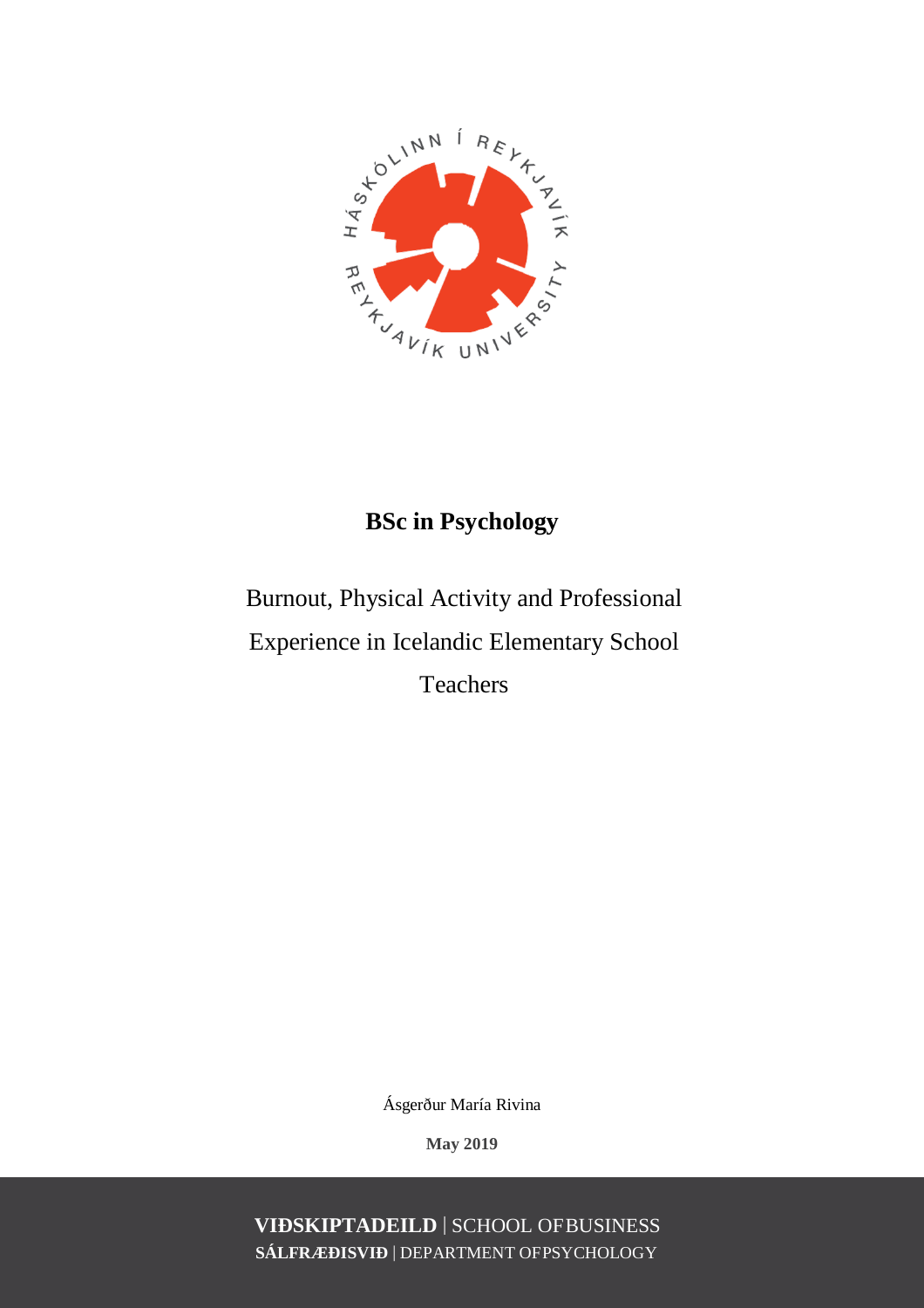

# **BSc in Psychology**

# Burnout, Physical Activity and Professional Experience in Icelandic Elementary School Teachers

**May 2019 Name:** Ásgerður María Rivina **ID number:** 100696-2589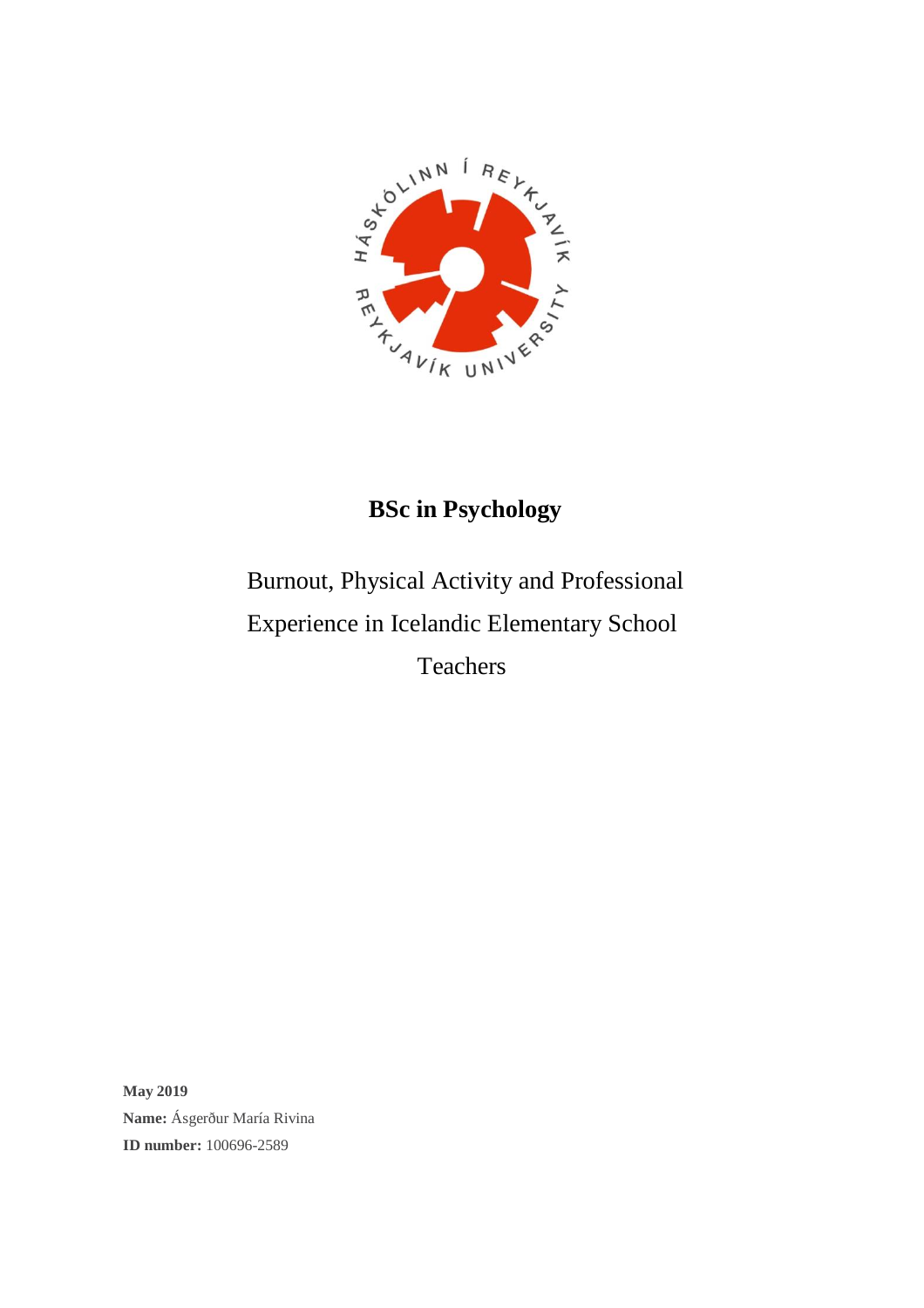# Foreword and Acknowledgement

Submitted in partial fulfillment of the requirements of the BSc Psychology degree, Reykjavik University, this thesis is presented in the style of an article for submission to a peer-reviewed journal.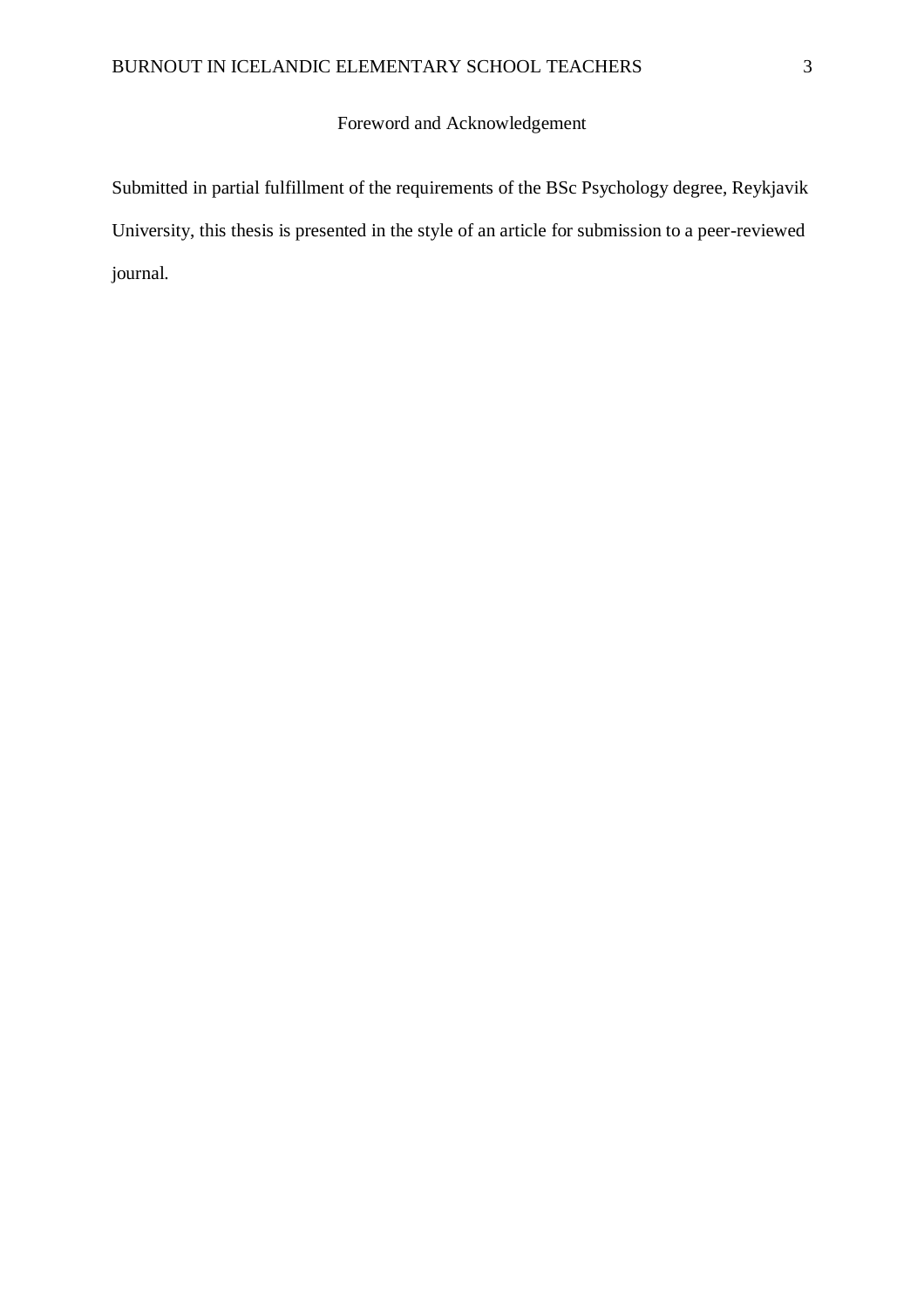#### Abstract- English

Burnout is a recognized occupational disorder most often defined as a physical and psychological consequence of prolonged exposure to stressors in an individual's work environment. Teaching is considered to be a stressful profession and incidence of burnout has been reported in the educational profession. The current research study aimed to examine burnout in Icelandic elementary school teachers and whether there was a connection between burnout, professional experience, and physical activity. Participants in the current research study were 43 elementary school teachers out of three schools in Iceland which completed a self-report questionnaire. The participants were born from 1950 to1989, and of them, 37 were female (86%), and 6 were male (14%). The results revealed that in the current sample of an elementary school teacher the frequency of pronounced burnout and moderate/mild burnout was 41.9%. A significant negative connection was found between burnout and physical activity. Teachers that engaged in more physical activity per week (80%) were significantly more likely to have no burnout than teachers that engaged less frequently in physical activity (39.1%). No significant connection between professional experience and symptoms of burnout was found which requires further investigation. Future research should address that issue and focus on which types and intensity of physical activity are most suitable to prevent burnout. Also, more longitude studies are needed to research burnout in teachers.

*Keywords:* Teachers' Burnout, Work Related Stress, Professional Experience, Physical Activity

#### Abstract- Icelandic

Kulnun er viðurkennd streitutengd röskun sem oftast er skilgreind sem líffræðileg og sálfræðileg svörun við langvarandi streitu sem kemur í kjölfar upplifunar á streituvöldum í vinnuumhverfi fólks. Kennsla er talin vera streituvaldandi starfsgrein og greint hefur verið frá tíðni kulnunar í kennarastarfinu. Markmið með þessari rannsókn var að skoða kulnun íslenskra grunnskólakennara og hvort að líkamleg hreyfing og starfsaldur gætu haft tengsl við kulnun. Þátttakendur í þessari rannsókn voru 43 grunnskólakennarar úr þremum íslenskum grunnskólum sem svöruðu sjálfkvörðuðum spurningalista. Þátttakendur voru fæddir frá 1950 til 1989 og af þeim voru 37 konur (86%) og 6 karlmenn (14%). Niðurstöður rannsóknar sýndu að í úrtakinu af grunnskólakennurum í þessari rannsókn voru 41.9% með afgerandi eða væga/hóflega kulnun. Marktæk neikvæð tengsl voru fundin á milli kulnunar og líkamlegrar hreyfingar. Kennarar sem stunduðu reglulega líkamlega hreyfingu voru marktækt líklegri til þess að hafa engin einkenni kulnunar (80%) heldur en kennarar sem stunduðu sjaldan líkamlega hreyfingu (39.1%) á viku. Engin marktæk tengsl voru fundin á milli starfsaldurs og kulnunar sem krefst frekari rannsókna. Framtíðarrannsóknir ættu að leggja áherslu á þessi tengsl en einnig rannsaka hvaða mismunandi tegundir og styrkleiki líkamlegrar hreyfingar er besta forvörn gegn kulnun. Einnig vantar fleiri langtímarannsóknir sem skoða kulnun meðal kennara.

*Lykilorð:* Kulnun Kennara, Vinnutengd Streita, Starfsaldur, Líkamleg Hreyfing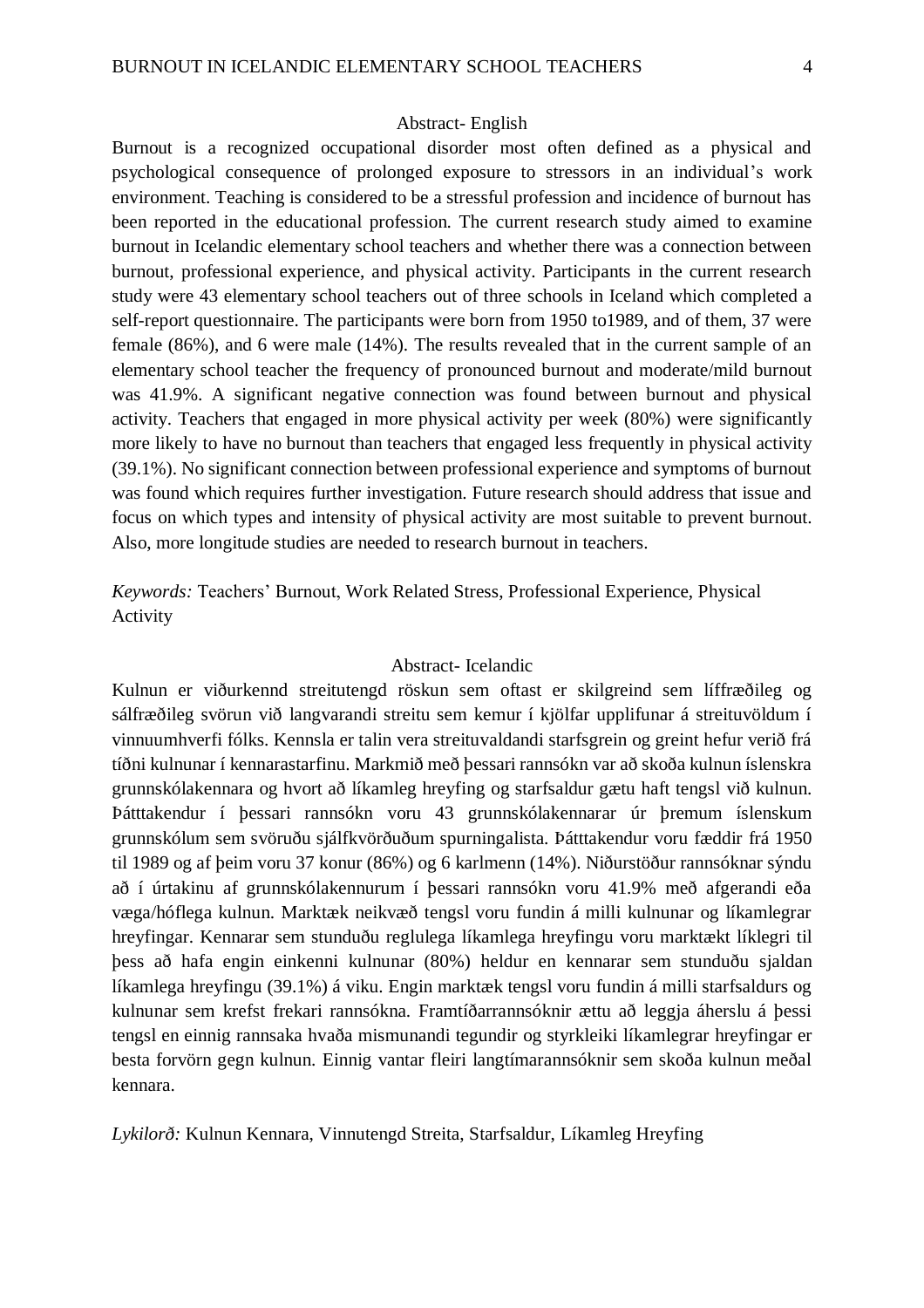Most individuals spend much of their time at the workplace, and therefore a pleasant work environment is a crucial factor for their wellbeing. Stress is a negative experience which occurs concerning everyday things in an individual's life which are referred to as stressors (Robinson, 2018). The cause of stress at the workplace varies between people; however, most often heavy workload and lack of time are reported to be the primary causes of workplace stress (Williams, 2003). Moderate stress can lead to good performance at work projects while chronic and intensive stress might instead result in adverse health outcomes (e.g., sickness) (Maslach, Schaufeli & Leiter, 2001). Other factors that have been identified to cause workplace stress are uncertainties in an individual's work role and interpersonal factors such as communication difficulties with co-workers or management (Maslach, Schaufeli & Leiter, 2001).

When an individual's body is continuously exposed to stressors, it might lead to a weakening of the immune system and development of diseases (Tsigos & Chrousos, 2002). Empirical research has bought evidence for chronic stress to be a robust moderate risk factor for cardiovascular diseases, strokes, and diabetes type two (Kivimäki & Kawachi, 2015). Another consequence of prolonged workplace stress is burnout syndrome which was first introduced by psychologist Herbert Freudenberger during the 1970s. Burnout is a recognized occupational disorder most often defined as a physical and psychological consequence of prolonged exposure to stressors in an individual's work environment (Maslach, Schaufeli & Leiter, 2001).

According to Christina Maslach and Susan E. Jackson (1981) who took off the research of burnout from Freudenberger, the symptoms of burnout are reflected in three main dimensions. The first dimension is an emotional exhaustion which is an aspect of burnout associated directly with stress and refers to individuals being emotionally and physically drained. The second dimension of burnout is depersonalization or cynicism which is an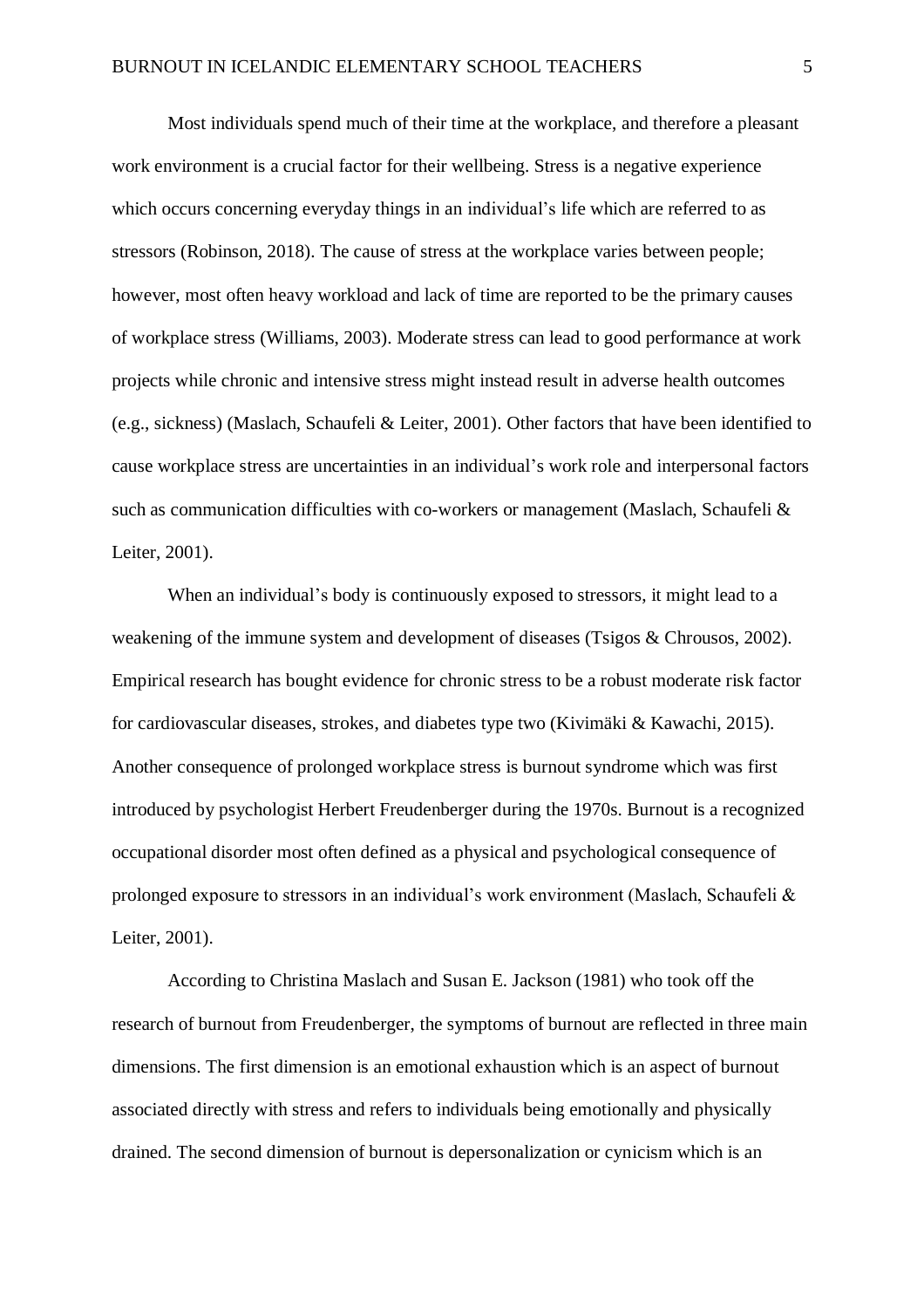interpersonal aspect of burnout and refers to people coping with emotional exhaustion by showing a lack of enthusiasm about other people and treat others as impersonal objects of their work. The third dimension of burnout is declined personal accomplishment which is an aspect of burnout connected to lack of achievement and productivity resulting from emotional exhaustion and depersonalization.

With a great amount of research and awareness raising the job-burnout is considered a worldwide phenomenon. However, the understanding and diagnostic of burnout still vary between countries (Schaufeli, Leiter, & Maslach, 2009). One study compared the diagnostic criteria for burnout in 28 European Union countries. In only 39% of participating countries including Sweden, Denmark, Hungary, Netherlands, Latvia, Portugal, France, Slovakia, and Estonia burnout was accepted as occupational diseases; however, the definition and diagnostic approach for a burnout varied significantly between those countries (Lastovkova et al., 2018).

Teaching is considered to be a stressful profession. Several studies in Iceland have research stress in elementary school teachers. In Icelandic research study on a sample of 216 elementary school teachers, it was found that 76.1% of teachers that participated in the research experienced their profession as very or extremely stressful (Ósk Auðunsdóttir, 2017). Similar results were in another Icelandic research study on a sample of 155 Icelandic elementary school teachers. It was found that 65% of teachers experienced their profession very or extremely stressful (Guðný G. Einarsdóttir, 2018).

Because burnout is closely related to stress the prevalence of burnout has been reported in the educational profession. Marina García-Carmona, María D. Marín, and Raymundo Aguayo (2018) analyzed findings from 45 studies out of 15 countries. The combined sample of those studies illustrated that approximately 28.1% of secondary school teachers reported severe emotional exhaustion. Moreover, approximately 37.9% of teachers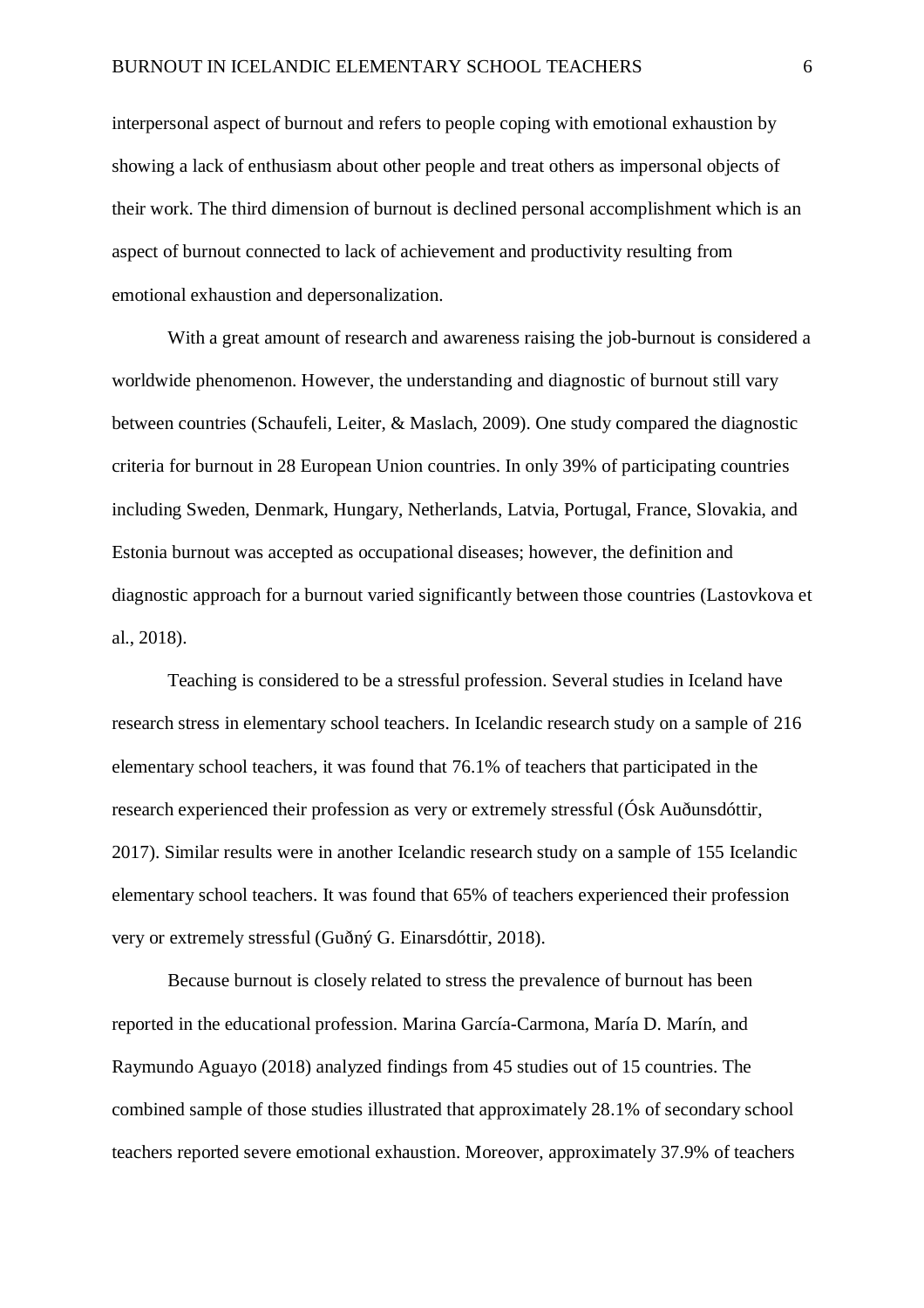had high levels of depersonalization, and approximately 40.3% had low levels of personal accomplishment. Numerous studies have identified common stressors in the teacher's work environment. In educational profession the most common reported stressors are extensive workload, student's misbehavior, student's cognitive and physical diversity, poor classroom management and lack of autonomy at work (Aldrup, Klusmann, Lüdtke, Göllner, & Trautwein, 2018; Klassen & Chiu, 2010; Skaalvik & Skaalvik, 2015; Skaalvik & Skaalvik, 2017).

Moreover, research studies have linked burnout to depression (Ahola et al., 2005), sleeping complains such as insomnia (Brand et al., 2010), impairments in cognitive functions (Diestel, Cosmar & Schmidt, 2013) and negative impact on job satisfaction and productivity (Kim, Ra, Park, & Kwon, 2017; Maslach, Schaufeli & Leiter, 2001). In addition to all the adverse health outcomes and job dissatisfaction that burnout and stress causes research studies also have brought evidence that teachers' stress and burnout can negatively influence student's educational achievement resulting in lower grades and test scores compared to student's educated by non-stressed and non-burned out teachers (Arens, & Morin, 2016; Klusmann, Richter, & Lüdtke, 2016).

Professional experience is one of the many variables that have been researched regarding burnout. Research studies suggest that younger and less experienced workers are more likely than their more experienced colleagues to experience burnout in their profession (Brewer & Shapard, 2004; Maslach, Schaufeli & Leiter, 2001). For instance, in research conducted by Molly Fisher (2011), she examined 400 secondary school teachers in the United States. The result from her study revealed that experienced teachers who had worked in educational profession for over five years and less experienced teachers who had worked less than five years showed no difference in perceived stress. This finding indicated that both groups experienced stress in the same manner. However, when participants were tested for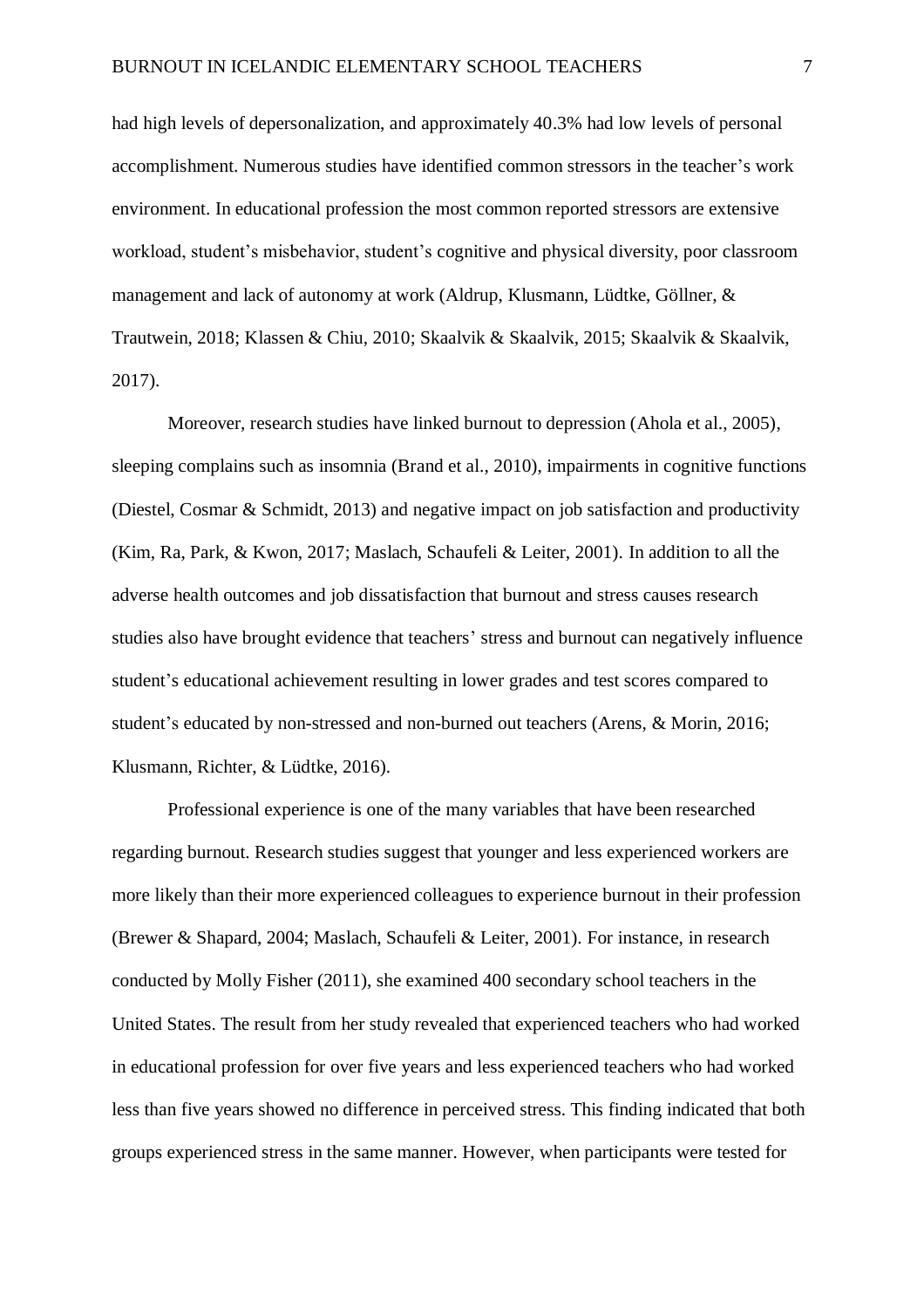burnout, the less experienced teachers had significantly higher burnout symptoms than more experienced teachers.

Another variable that has been researched regarding burnout is physical activity. It has been viewed as an effective preventive factor for burnout. In a recent systematic review study, the association between burnout and physical activity was examined in 10 studies in various professional fields. Results revealed that physical activity was an effective way to reduce burnout in employees. This study found that engagement in physical activity at least once or twice a week for 4-18 weeks period had resulted in decline of burnout symptoms in inactive employees. However, it was unclear if the high intensity or moderate intensity physical activity was more effective (Naczenski, Vries, Hooff, & Kompier, 2017).

In one study the leisure time physical activity (e.g., jogging, walking, and cycling) was connected to positive mental and physical health in teachers (Bogaert, Martelaer, Deforche, Clarys, & Zinzen, 2014). In a research study conducted by Sharon Toker, and Michal Biron (2012) they found a dose-response in an association between burnout, depression and physical activity. Those findings indicated that the employees that did not engage in physical activity of any kind had the most robust job burnout and depression symptoms. The lowest symptoms of burnout and depression were found in employees who had the most frequent engagement in high-intensity physical activity.

Based on findings mentioned above it is important to research burnout in teachers. In Iceland, the research studies of burnout in elementary school teachers are lacking. Therefore, the current research study aimed to explore the frequency of burnout in Icelandic elementary school teachers. Also, to examine if engagement in regular physical activity and teachers' professional experience in the educational profession might influence their experience of burnout. It was hypothesized that physical activity would influence the symptoms of burnout in teachers so that teachers that engaged in more physical activity will be less likely to have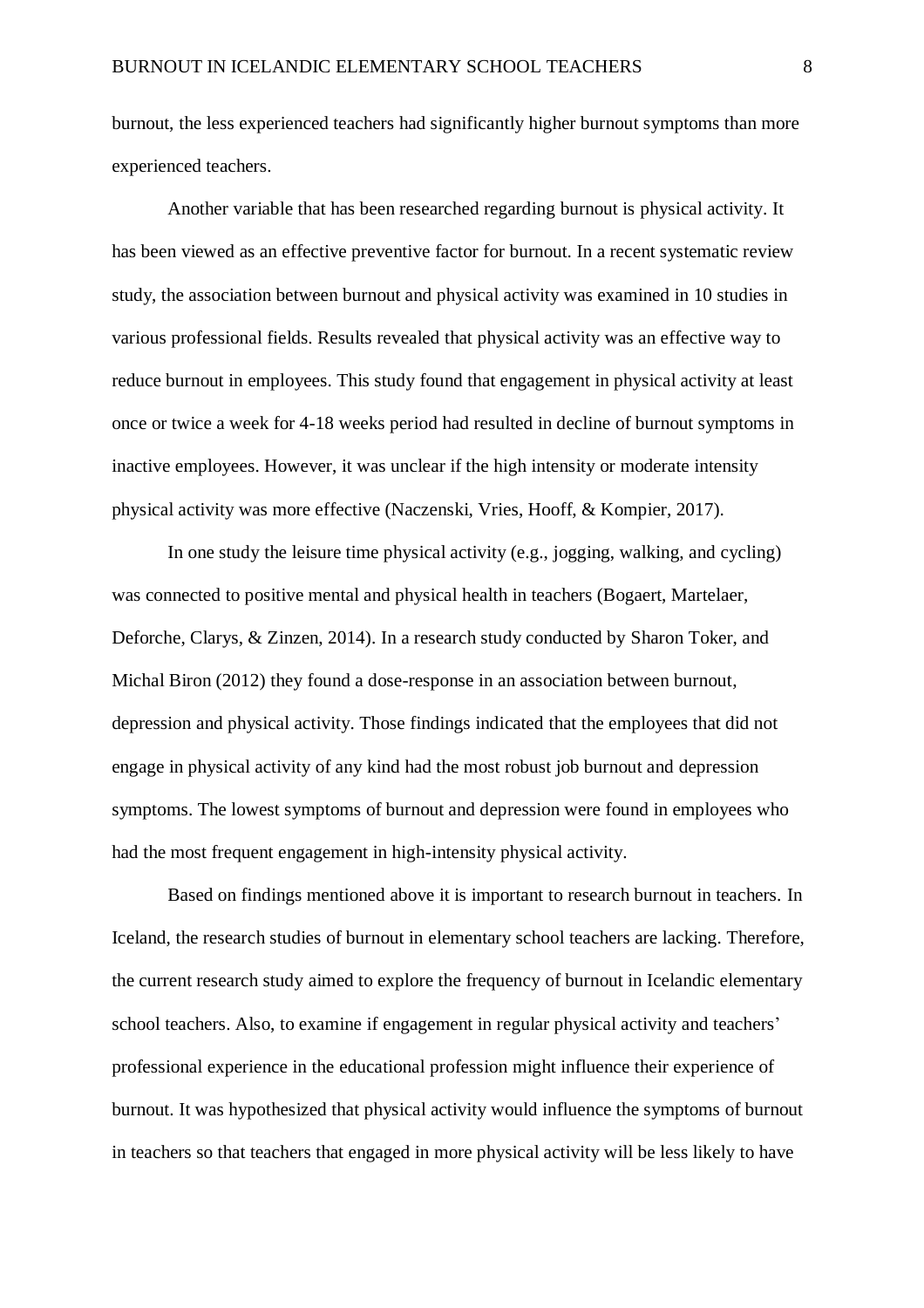symptoms of burnout. The second hypothesis was that professional experience would influence the symptoms of burnout in elementary school teachers so that less experienced teachers would be more likely to experience burnout.

#### **Method**

#### **Participants**

The participants in the current research study where elementary school teachers from three schools in Iceland. The total number of participants was  $(N=43)$ , of which 37 were female (86%), and 6 were male (14%). The participants were born from 1950 – 1989, and most of them were born in 1966 (9.3%) and 1971 (9.3%). The main condition for participation was that only teachers with a certified license for teaching could participate in the research study. Therefore, the participants for the current research study were recruited through convenience sampling and participating schools were requested to exclude no licensed teachers form participation. 137 teachers received the questionnaire in email, and of them, only 50 (36.5%) participants completed the questionnaire in the course of three weeks. Additionally, 7 (14%) participants did not finish the crucial questions to be identified with burnout or no burnout and were, therefore, excluded from the current research study. Teachers that received the questionnaire were not required to participate in the research study and were free to skip answering questions or end the participation at any time. No reward or compensation was given for participation.

In the current research study, most participants  $N= 17$  (39.5%) had twenty years or more of professional experience and eleven to twenty years of professional experience  $N= 16$  $(37.2\%)$ . The least participants N= 2 (4.7%) had one year or less of professional experience. Participants with two to five years of professional experience were  $N=4$  (9.3%) and participants with six to ten years of professional experience were  $N=4$  (9.3%) as well. Regarding the engagement in physical activity among participants in the current research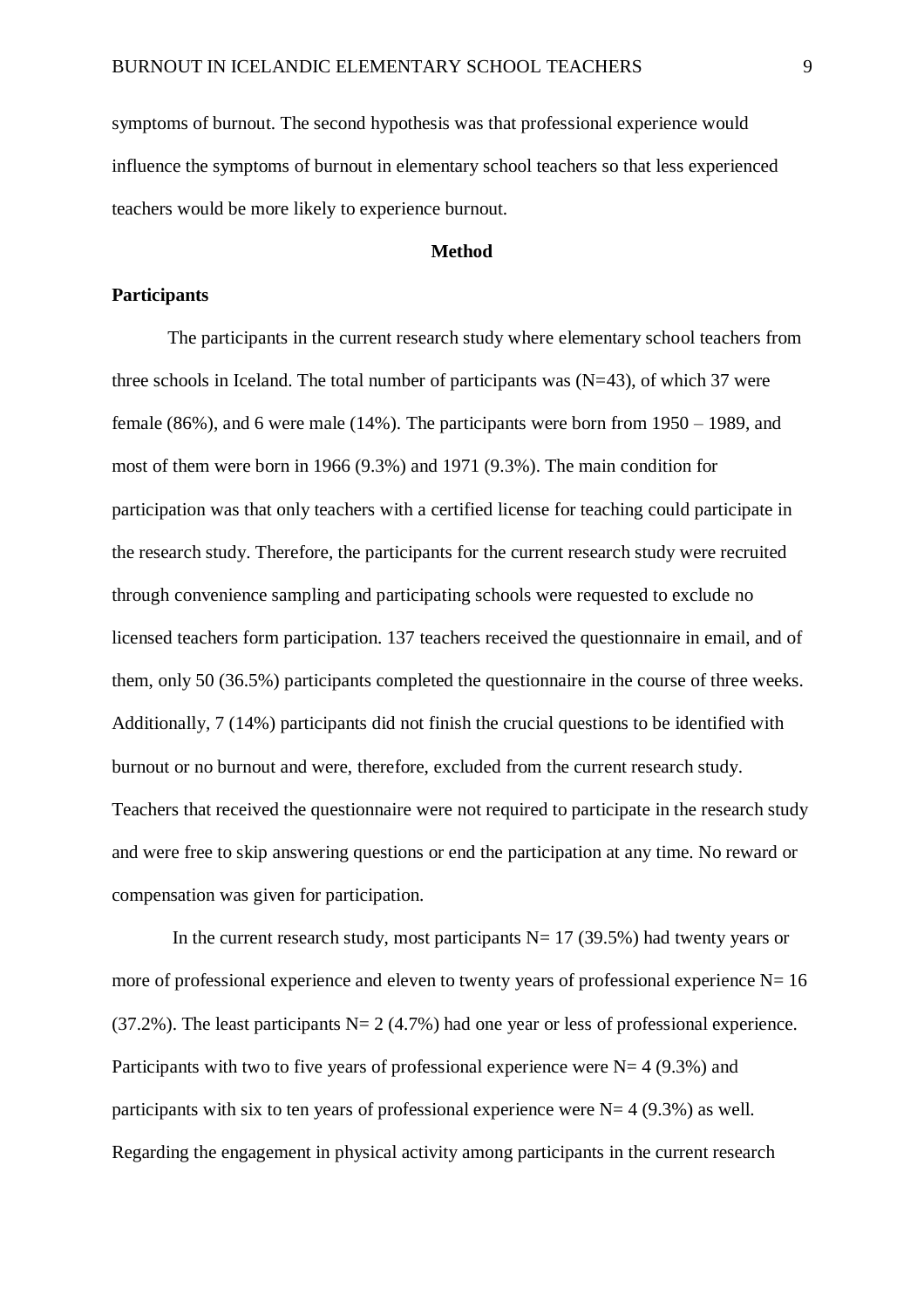study, most participants engaged in physical activity on average 1-2 times per week  $N= 17$  $(39.5\%)$  and 3-4 times per week N= 13 (30.2%). The least participant engaged in physical activity on average 5-6 times per week  $N=5$  (11.6%) and daily  $N=2$  (4.7%). Six participants (14%) reported almost never engage in physical activity.

#### **Materials**

**Burnout questionnaire.** The Icelandic version of self-reported exhaustion disorder (S-ED) instrument (Sjálfskvörðuð streitutengd síþreyta/kulnun (s-UMS)) was used to measure self-reported burnout. The s-ED instrument is based on the Swedish clinical diagnostic criteria for exhaustion disorder (burnout) and was recently developed and translated to Icelandic by Swedish Institutet för Stressmedicin (ISM) (Glise, Hadzibajramovic, Jonsdottir & Ahlborg, 2010). The s-ED instrument includes four items of which first two reflect the exhaustion (emotional or physical), stress and strain concerning job where responses are graded with Yes or No. Individuals have to report Yes on both questions to be identified with exhaustion disorder (burnout). The third item has six subitems which reflect the stress-related symptoms of burnout and individuals have to report at least four of six symptoms which are graded with Yes or No. The fourth item reflects how stress-related symptoms of burnout affect an individual's well-being and/or functional capacity including workability, family life, leisure activities or other important things. This item distinguishes between mild/moderate and pronounced exhaustion disorder and is graded by Yes, to a great extent, Yes, somewhat and No, not at all.

The self-reported exhaustion disorder (S-ED) instrument has not yet been exploited in the educational profession. However, the researches that have been conducted for the scale are showing a promising result for the validity of the scale. The construct and predictive validity of the s-ED instrument was examined in a sample of 2.683 human service workers. The instrument had a connection to other measurements of mental health; the depression,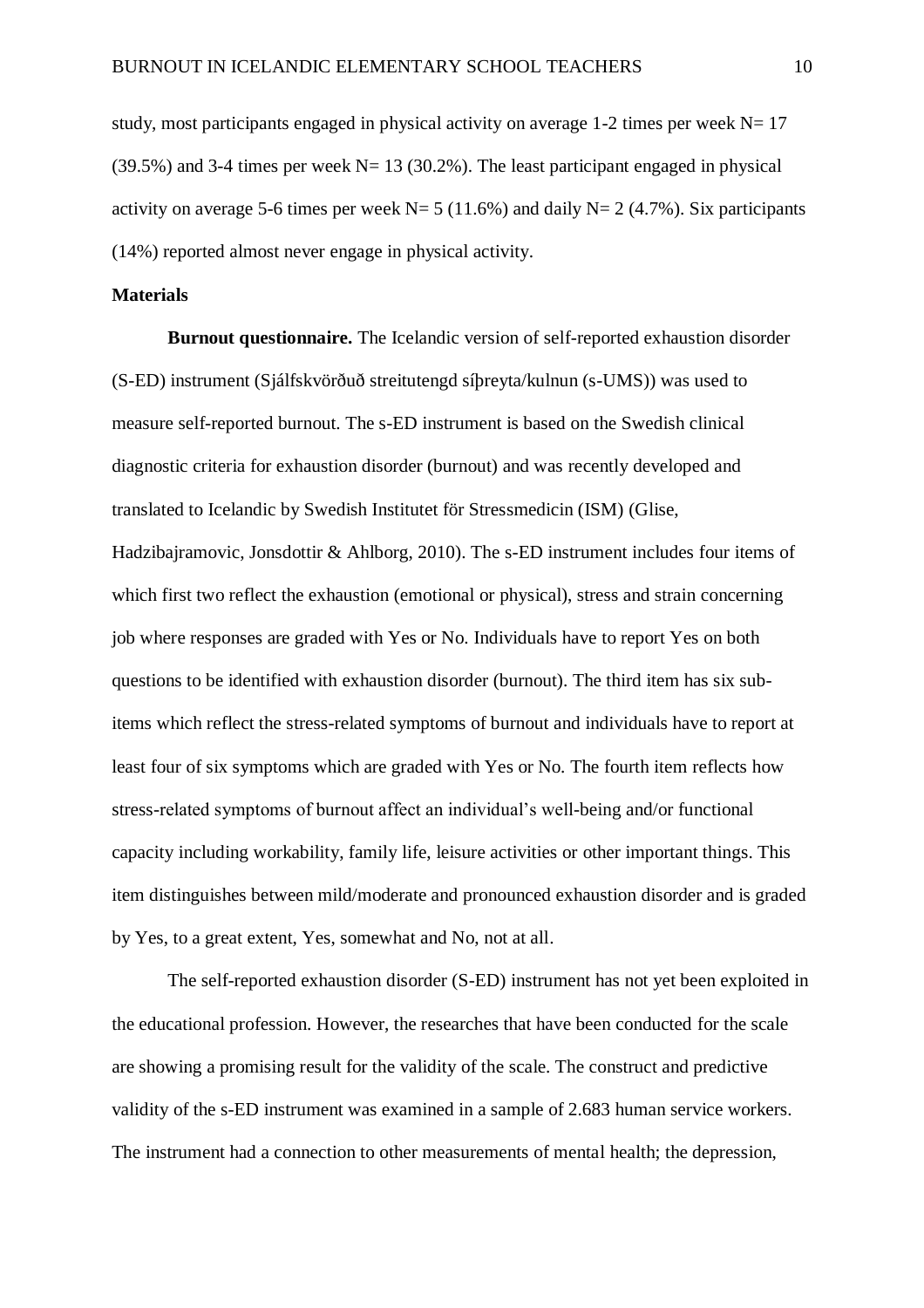anxiety, stress and other burnout scales which indicated adequate construct validity (Glise, Hadzibajramovic, Jonsdottir & Ahlborg, 2010). Similar findings were found in another research study where researchers reported a connection of s-ED instrument and other assessments for burnout and work engagement (Persson, Österberg, Viborg, Jönsson & Tenenbaum, 2017).

The predictive validity of the s-ED instrument was found to be as good as in another burnout scale that was used for comparison in a sample of health care and social insurance workers. Participants that were identified with pronounced self-reported exhaustion disorder at the baseline of the research study had reported sickness absence in follow up two years later. The researchers concluded that the s-ED instrument was suitable to identify workers with stress-related mental health problems early. Further research is needed in reliability, and other categories of the validity of the scale and psychometric properties of the Icelandic version of the s-ED instrument have not been thoroughly studied yet (Glise, Hadzibajramovic, Jonsdottir & Ahlborg, 2010).

**Professional Experience.** In order to assess teachers' years of professional experience in teaching, they were asked: How long they have worked as teachers on a fivepoint scale (answers graded from one to five).  $1 = 1$  year or under,  $2 = 2$  to 5 years,  $3 = 6$  to 10 years,  $4 = 11$  to 20 years,  $5 = 21$  years or above (see appendix A).

**Physical Activity.** In order to assess information about teachers' level of physical activity they were asked; How often on average during the week they engaged in physical activity for at least 30 minutes, so they became physically tired or were sweating on a fivepoint scale (answers graded from one to five),  $1 =$  Never,  $2 = 1$  to 2 times per week,  $3 = 2$  to 3 times per week,  $4 = 4$  to 6 times per week,  $5 =$  Everyday (see appendix A).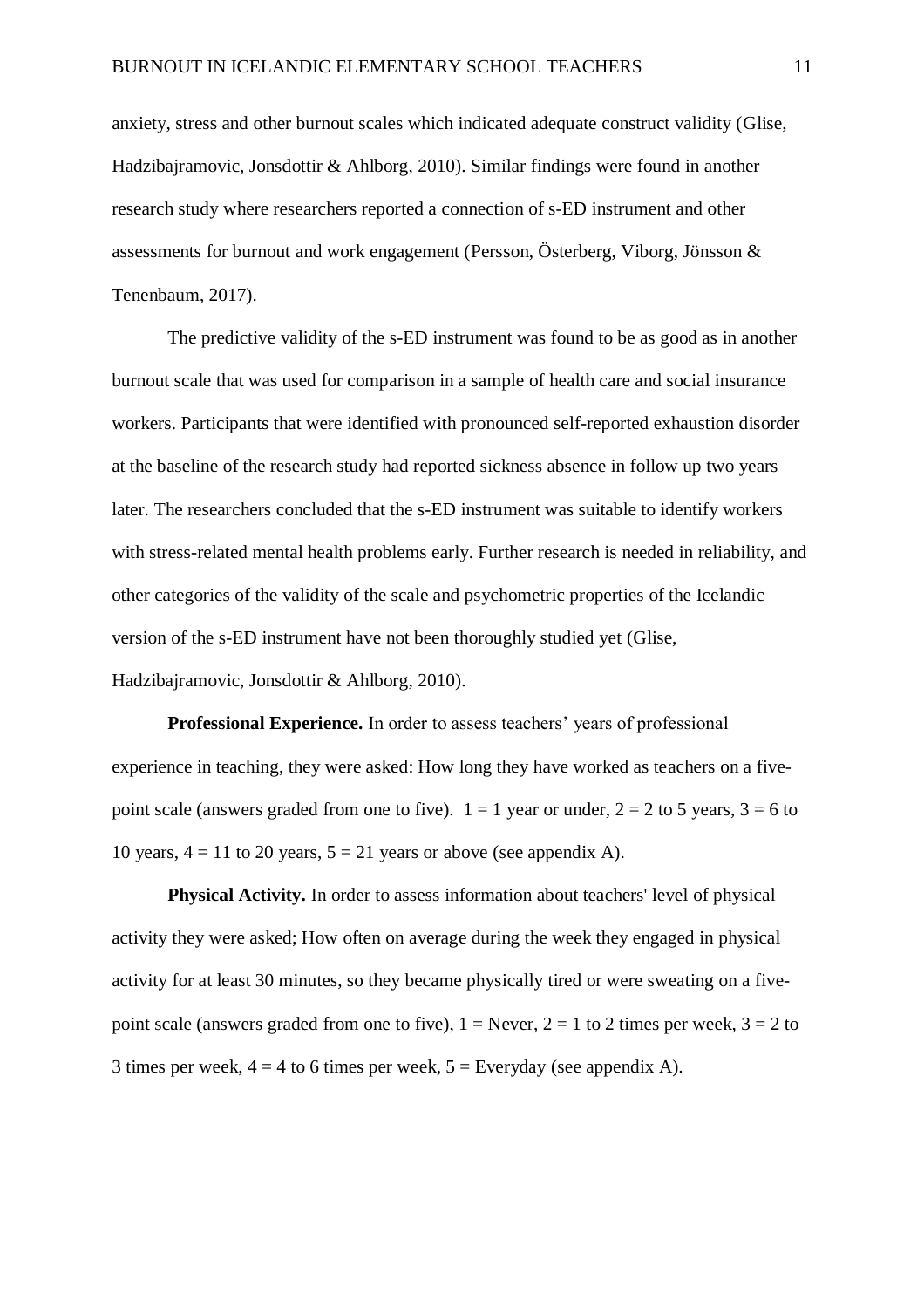#### **Procedure and Research Design**

The current research study was a qualitative cross-section study executed with the use of a self-report questionnaire. The dependent variable was job burnout (exhaustion disorder), and independent variables were professional experience and physical activity. The data for the current research study was collected in the spring of 2019 by a questionnaire which was in the format of an online survey and send to 137 teachers through email. The online survey was constructed and processed in Google Forms which is a program designed by Google. Before the data for the current research study was collected, the approval was obtained from the Icelandic National Bioethics Committee and the Icelandic Data Protection Authority. The several elementary schools in Iceland were invited to participate in the study of which three schools responded with interest in the participation. Two days before the questionnaire was sent to the participants the researchers send an email with an introduction paper and informed consent to the school board which they forwarded to the participants. This research study was executed this way to protect participants personal data. Thus, the names, identity, and answers could not be traced back to the participants.

In the introduction, the participants were presented with the short description of the burnout syndrome, and the importance of research of burnout in teachers. Through informed consent, the participants were presented with information about the purpose of the current research study, possible risks, and discomfort due to participation, anonymity, and confidentiality of their personal data and their rights regarding the participation. Participants were informed that answering the questionnaire was equivalent to signing the informed consent. Furthermore, to benefit the participants they were provided with the opportunity to meet counselor once without cost if they could have experienced emotional distress or discomfort during the participation.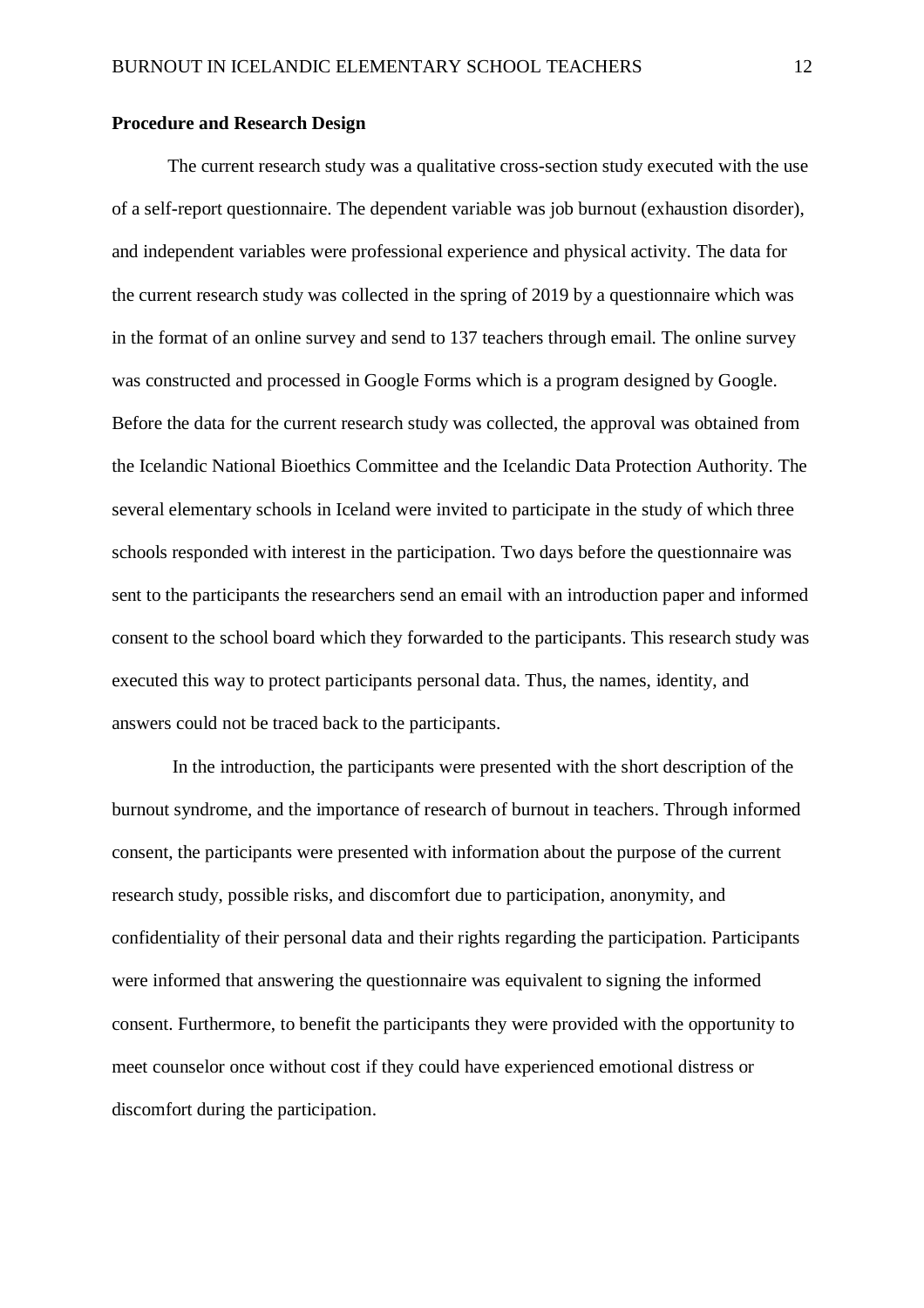The online link to the questionnaire was sent to the school board of three participating schools which was then forwarded by the school board to the teachers. The questionnaire consisted of self-reported exhaustion disorder item where participants were asked about the symptoms of stress and burnout, questions about average weakly engagement in physical activity and professional experience in the educational profession. The background questions about gender and birth year were also, collected (see appendix A). Participants were reminded that participation in the study was equivalent to signing the informed consent. When one week passed from when the online questionnaire was sent to the participants for the first time, the reminder was sent to the participants. Two weeks later, the response collection was switched off in Google Forms, and the data was transferred to Microsoft Excel.

#### **Statistical Data Analysis**

IBM SPSS software version 25 was used to examine data collected from the reports of participants. All figures and tables were made with Microsoft Excel version from 2019. At the beginning of the statistical analysis, the number of participants was  $(N = 50)$ . However, 7 participants failed to report questions that were important to determine if they had selfreported burnout symptoms or not and, therefore, were excluded from the research. Participants were sorted in the three groups by their diagnostic results for self-reported burnout. Nine participants (20.9%) were sorted in Pronounced Burnout group. Other nine participants (20.9%) were sorted in Mild/Moderate Burnout group. 25 participants (58.1%) were put in No Burnout group. Variable for physical activity was computed into two groups. Participants which engaged in physical activity; almost never to approximately two times a week were named as Little Physical Activity group, and it included 23 participants (53.5%). 20 participants (46.5%) that engaged in physical activity approximately three times a week to everyday were put in Regular Physical Activity group.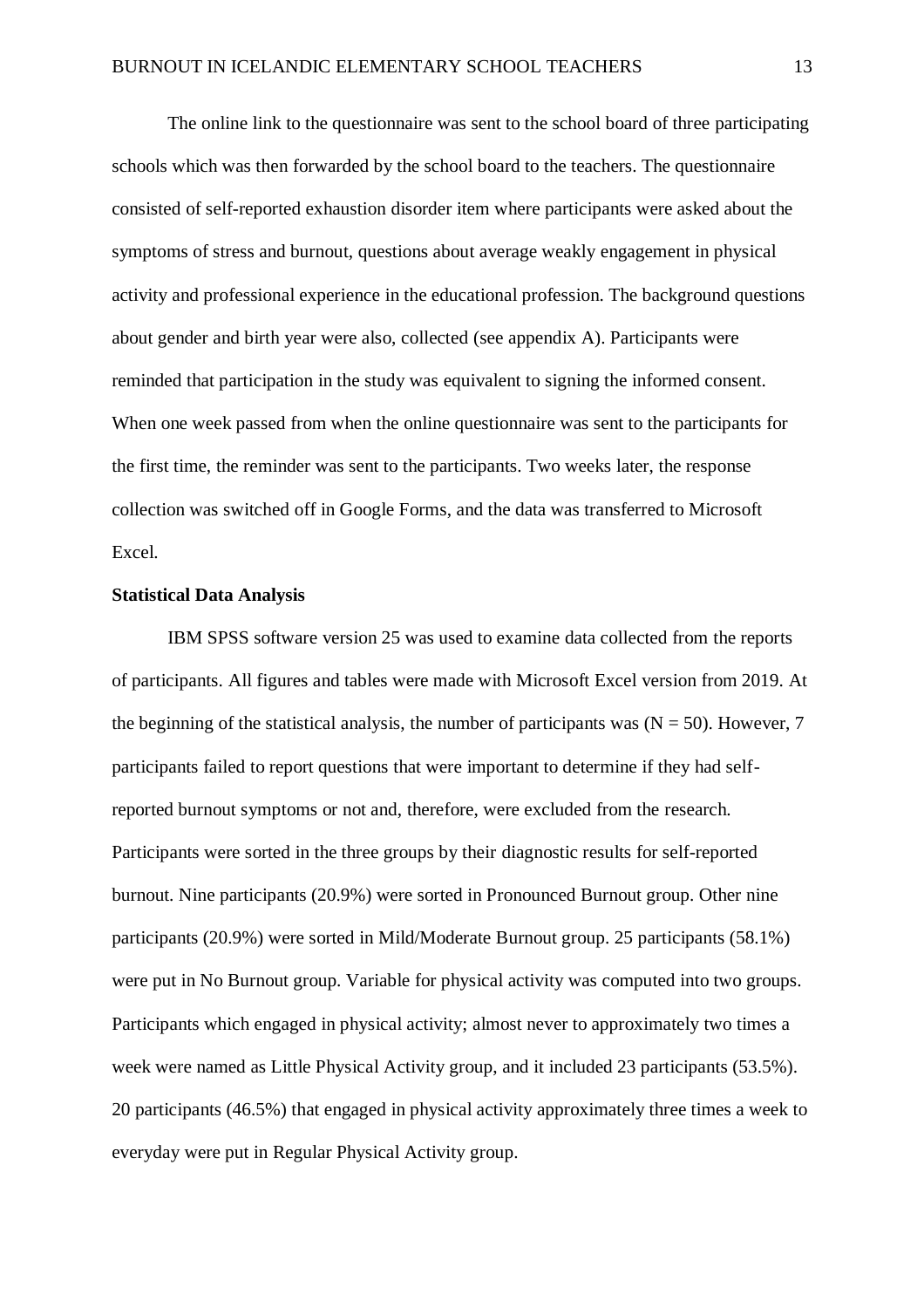Variable for the professional experience was computed into three groups. Participants with no to ten years of professional experience were placed in a Less Experienced group which included 10 participants (23.3%). The gap for the less experienced group was chosen to be so wide because very few participants had professional experience of less than one year to 5 years. Participants with eleven to twenty years of professional experience were placed in a More Experienced group, which included 16 participants (37.2%) and participants with twenty or more years of professional experience were put in a Most Experienced group which included 17 participants (39.5%).

Because of non-parametric proportions of the dependent variable, Person's Chisquare analysis was conducted to analyze a connection between dependent and independent variables. Because the assumption of the expected count was violated, it was both looked at Person's Chi-Square and Likelihood Ratio (Field, 2014). Moreover, Spearman's rho correlation analysis was used to investigate the association between dependent and independent variables further.

Exploratory factor analysis was used to examine how items in the Icelandic version of self-reported exhaustion disorder (S-ED) instrument would load. Two factors were extracted with an orthogonal varimax rotation. Scree plot and Keiser criteria revealed two factors with eigenvalues more than 1.0 (Field, 2014). One factor had five items and included; mental and physical exhaustion, long term stress exposure, physical weakness or being more easily fatigued, decreased well-being and/or functional capacity and physical symptoms. The second factor had four items and included; concentration or memory problems, markedly reduced capacity to tolerate demands or to work under time pressure, emotional instability or irritability and sleeping problems. Cronbach's alpha coefficient was used to measure the internal consistency of the Icelandic version of self-reported exhaustion disorder (S-ED).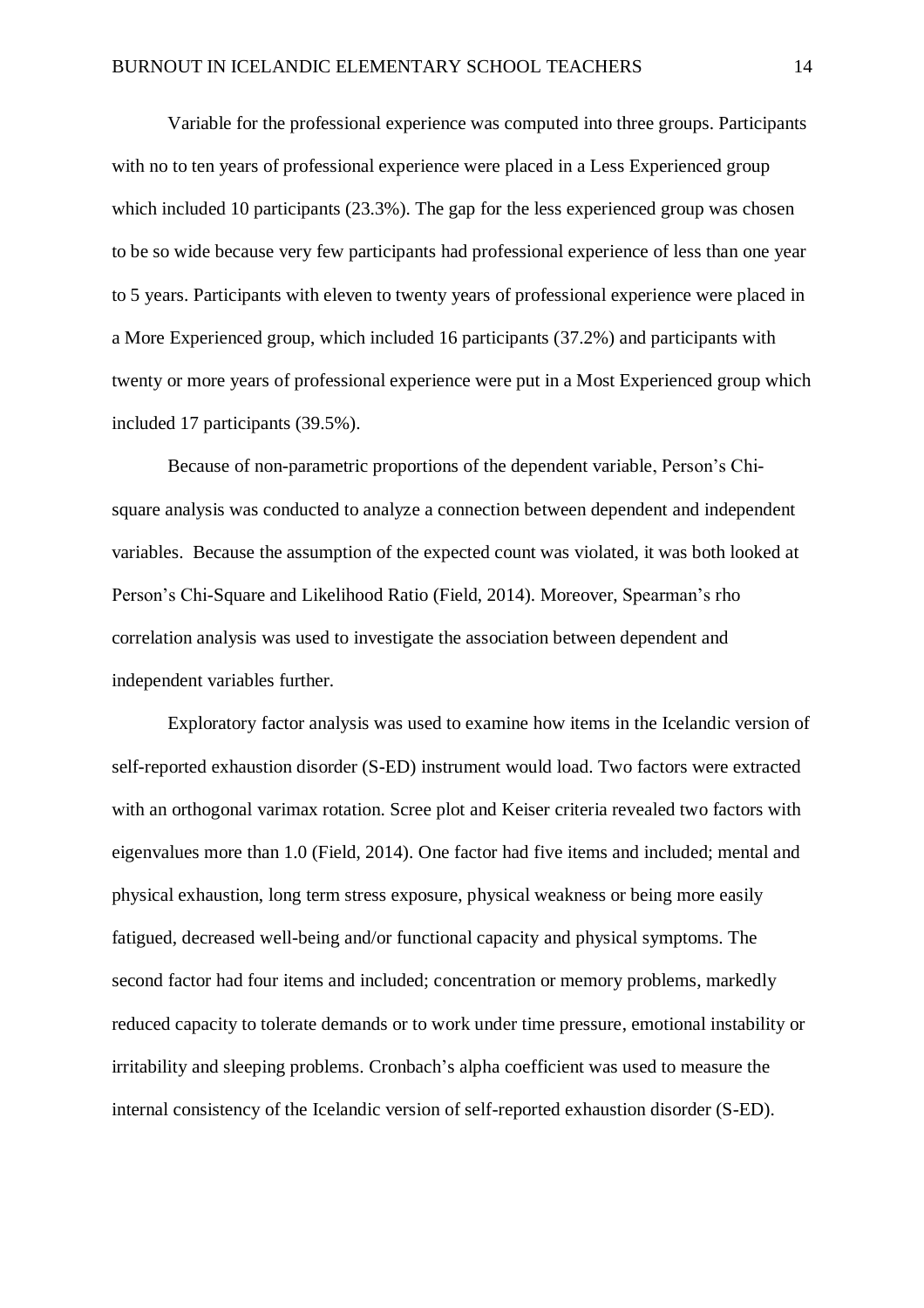#### **Results**

The results chapter is divided into two stages. First, descriptive statistics in the form of frequencies and percentage of participants in groups for burnout/exhaustion disorder symptoms, professional experience, and physical activity will be presented. Second, the results from reliability measurements, Person's Chi-square, Likelihood Ratio, and Spearman's correlation will be presented.

In the current sample of participants, the frequency of burnout (exhaustion disorder) was 18 participants (41.9%). Most participants 25 (58.1%) did not meet the conditions of Self-Reported Exhaustion Disorder (S-ED) item to be identified with burnout/exhaustion disorder. When distinguished between mild/moderate and pronounced burnout, the ratio was equal. Nine participants (20.9%) had mild/moderate burnout, and nine participants (20.9%) had pronounced burnout.

The self-reported burnout symptoms (exhaustion disorder) for the sample of current participants are presented in Table 1. 65.1% of participants reported that they were feeling or have felt physically and mentally exhausted for past two weeks. 58.1% of participants consider this exhaustion to be caused by long-term stress exposure for six months or longer. The choice between Yes and No regarding the symptoms of burnout (exhaustion disorder) was somewhat similar between participants except for physical symptoms where 41.9% of participants reported to experience physical symptoms. 58.1% of participants reported not to experience physical symptoms. 16.3% of participants reported that symptoms above markedly decreased their well-being and/or their functional capacity (e.g., workability, family life, leisure activities or other important things) to a great extent. 34.9% of participants reported that they affected them somewhat and most participants 48.8 % reported that they did not bother them at all.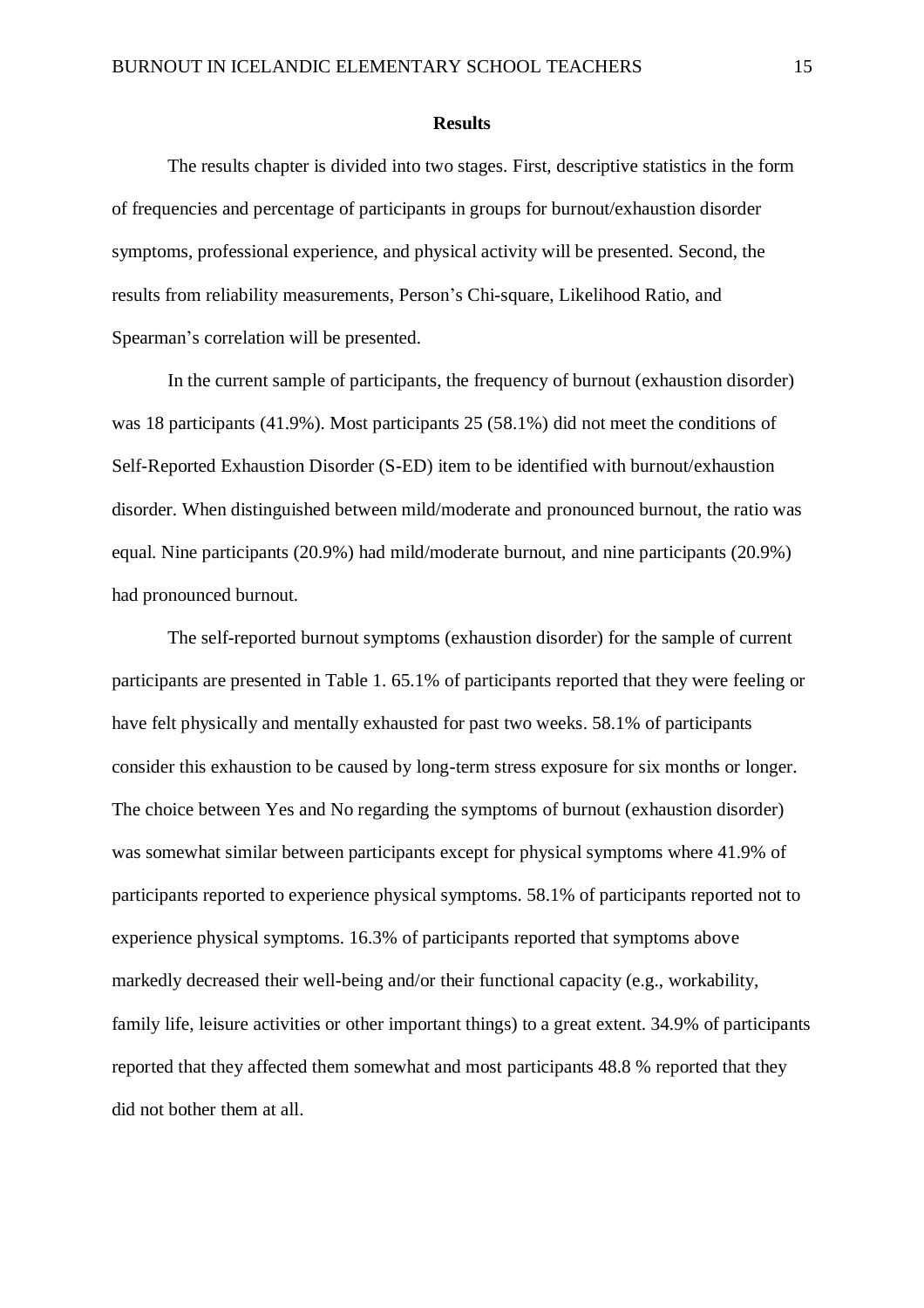## Table 1

## *Number and Frequency of Participants Across Self-Reported Symptoms of Burnout*

*(exhaustion disorder)* 

|                                                       | Yes                  |      | N <sub>o</sub> |      |                |      |
|-------------------------------------------------------|----------------------|------|----------------|------|----------------|------|
| Self-reported exhaustion disorder items               | N                    | $\%$ | N              | $\%$ |                |      |
| 1. Mental and physical exhaustion                     | 28                   | 65.1 | 15             | 34.9 |                |      |
| 2. Long term stress exposure                          | 25                   | 58.1 | 18             | 41.9 |                |      |
| 3. a) Concentration or memory problems                | 24                   | 55.8 | 19             | 44.2 |                |      |
| b) Markedly reduced capacity to tolerate              | 24                   | 55.8 | 19             | 44.2 |                |      |
| demands or to work under time pressure                |                      |      |                |      |                |      |
| c) Emotional instability or irritability              | 22                   | 51.2 | 21             | 48.8 |                |      |
| d) Sleeping problems                                  | 22                   | 51.2 | 21             | 48.8 |                |      |
| e) Physical weakness or being more easily             |                      |      |                |      |                |      |
| fatigued                                              | 21                   | 48.8 | 22             | 51.2 |                |      |
| f) Physical symptoms                                  | 18                   | 41.9 | 25             | 58.1 |                |      |
|                                                       | Yes, to great extent |      | Yes, somewhat  |      | No, not at all |      |
|                                                       | $\mathbf N$          | $\%$ | $\mathbf N$    | $\%$ | $\mathbf N$    | $\%$ |
| 4. Decreased well-being and/or functional<br>capacity | $\tau$               | 16.3 | 15             | 34.9 | 21             | 48.8 |

*Note*. To be diagnosed with burnout (exhaustion disorder) participants had to report yes in questions 1-2 and at least yes in four of a-f symptoms. Item 4 distinguished between mild/moderate and pronounced burnout.

Number of participants and frequency in groups across independent variables physical activity and professional experience are presented in Table 2. Most participants 43.5% that engaged in little physical activity had 11-20 years of professional experience and least participants 17.4% had 1-10 years of professional experience. Most participants 40% which engaged in regular physical activity had 20 years or more of a professional experience.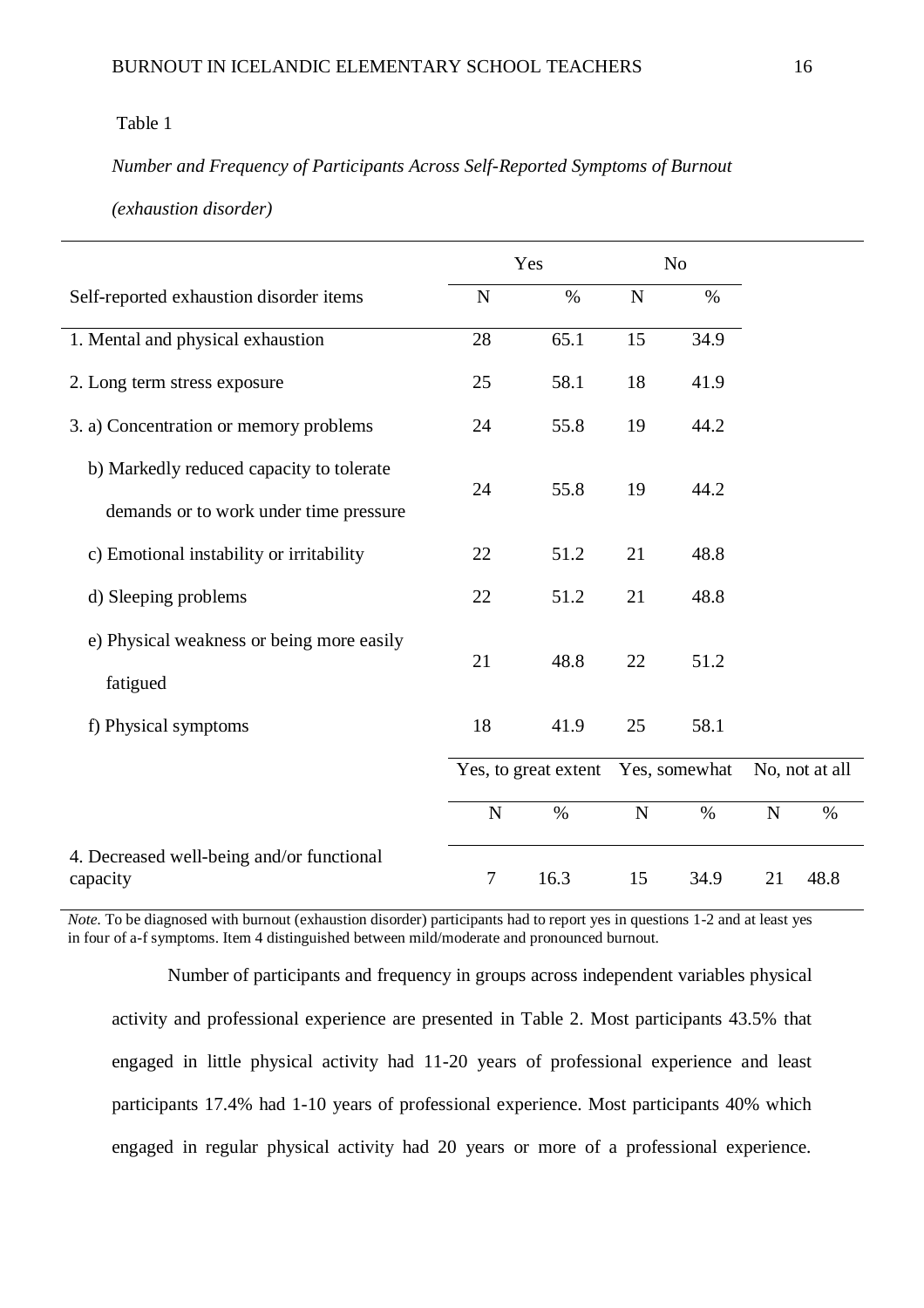Similarly, many participants that engaged in regular physical activity had 1-10 years and 11- 20 years of professional experience.

Table 2

*Number of Participants and Frequency in Groups Across Physical Activity and Professional* 

*Experience* 

|                         | <b>Little Physical Activity</b> |       |    | <b>Regular Physical Activity</b> | Total |       |  |
|-------------------------|---------------------------------|-------|----|----------------------------------|-------|-------|--|
| Professional Experience | N                               | %     | N  | $\%$                             | N     | $\%$  |  |
| $0-10$ years            | 4                               | 17.4% | 6  | 30%                              | 10    | 23.3% |  |
| $11-20$ years           | 10                              | 43.5% | 6  | 30%                              | 16    | 37.2% |  |
| 20 years or longer      | 9                               | 39.1% | 8  | 40%                              | 17    | 39.5% |  |
| Total                   | 23                              | 53.5% | 20 | 46.5%                            | 43    | 100%  |  |

To evaluate the internal consistency of 9 items of the Icelandic version of selfreported exhaustion disorder (S-ED) instrument for measurements in the current research study the Cronbach's alpha coefficient  $(\alpha)$  was used. Exploratory factor analysis of the nine scale items with orthogonal varimax rotation extracted two factors. Kaiser-Meyer-Olkin (KMO) test was (KMO = 0.79), and Bartlett's test of sphericity was significant  $\chi^2(36) = 191.4$  $p < 0.001$ ., indicating that the sample and data were acceptable for factor analysis. Cronbach's alpha was measured for the two factors ( $\alpha = 0.74 - 0.86$ ) which can be considered somewhat good reliability (Field, 2014).

To test the hypothesis whether there was a connection between physical activity and burnout a Person's Chi-square test, Likelihood Ratio, and Spearman's rho correlation coefficient was used. Person's Chi-square test analysis showed that there was a significant connection between burnout and engagement in physical activity ( $\chi^2(2, N=43) = 7.34$ ; *p*< 0.05). Because the assumption of the expected count was violated, it was also looked at the Likelihood Ratio which was significant  $(LR (2. N=43) = 7.66; p < 0.05)$ . Spearman's rho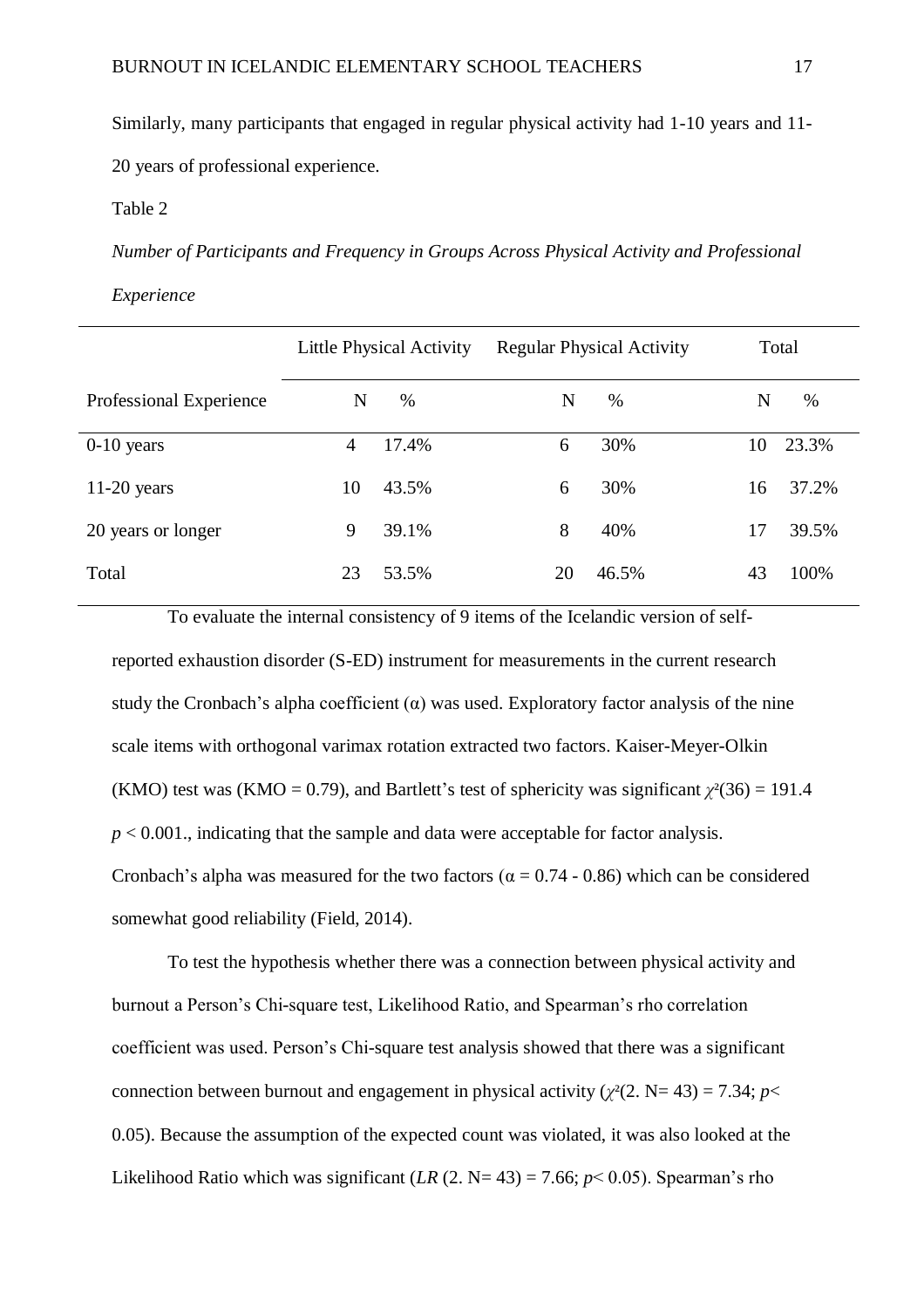correlation analysis revealed a weak but significant negative correlation  $r = -0.39$ .  $p < 0.001$ . between physical activity and burnout. Those findings indicated that physical activity and burnout had connection, and as physical activity increased the burnout decreased; therefore, supporting the first hypothesis.

Figure 1 presents the connection between burnout symptoms and physical activity. For participants that met criteria for pronounced burnout diagnosis 30.4% engaged in less physical activity during the week while 10% engaged in regular physical activity. The same results were for participants that met criteria for mild/moderate burnout diagnosis, 30.4% engaged in less physical activity and 10% engaged in regular physical activity. Of participants that did not meet the criteria for burnout diagnosis, 39.1% engaged in less physical activity while 80% engaged in regular physical activity during the week. Those findings indicated that teachers that engaged in regular physical activity were significantly more likely to have little to no symptoms of burnout compared to teachers that engaged in little physical activity.



*Figure 1.* Frequency of Physical Activity in Teachers across Pronounced Burnout, Mild/ Moderate Burnout, and No Burnout. A significant connection was found between burnout and physical activity.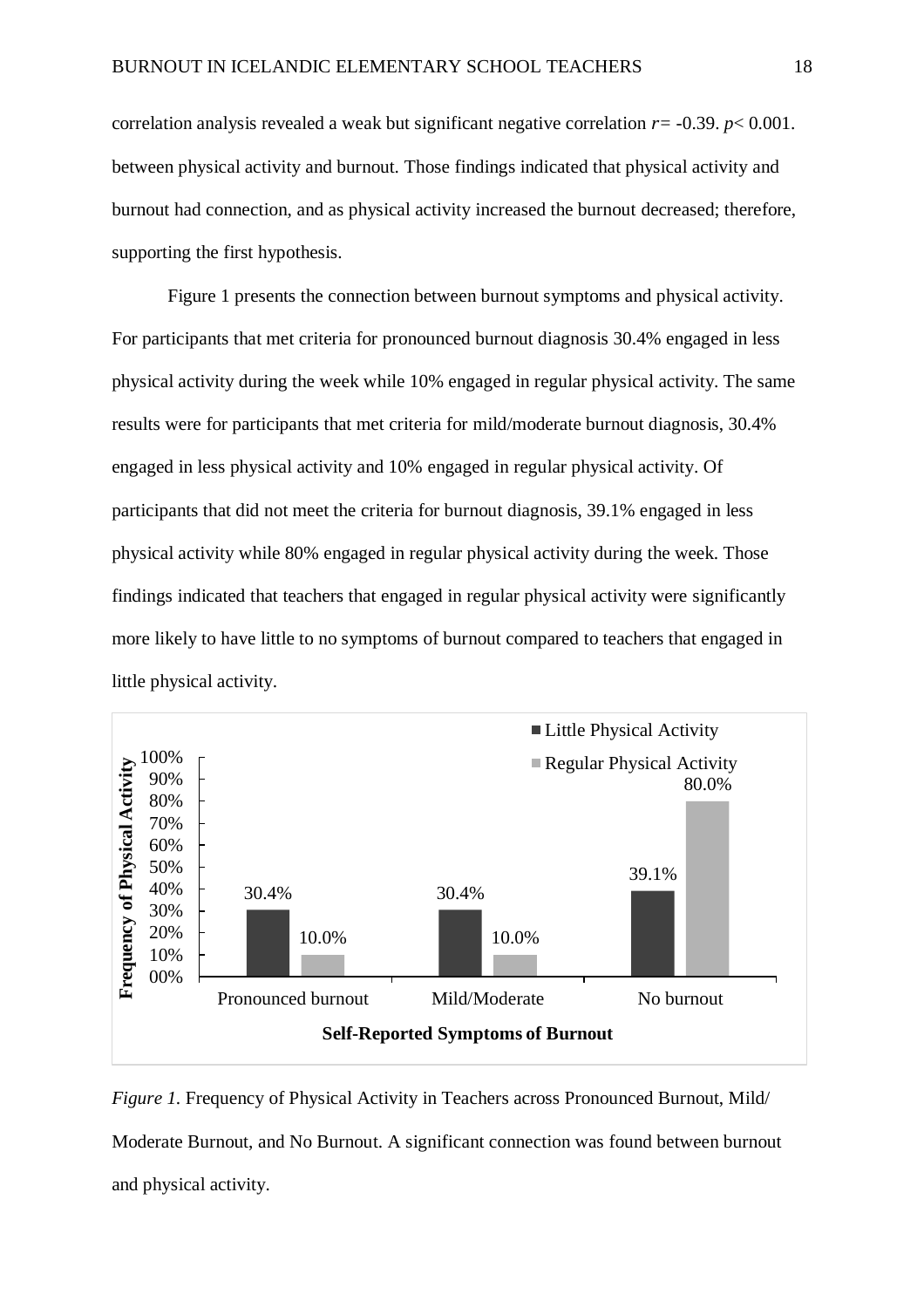To test the hypothesis whether a professional experience could influence burnout in teachers, Person's Chi-square test, Likelihood ratio, and Spearman's rho correlation analysis were used. Person's Chi-square analysis was nonsignificant,  $(\chi^2(4. N=43) = 4.57; p = 0.33)$ . Because the assumption of the expected count was violated, it was also looked at Likelihood Ratio which was not significant as well  $(LR(4. N=43) = 6.52; p = 0.16)$ . Spearman's rho correlation revealed a nonsignificant correlation  $r = 0.06$ .  $p = 0.74$  between professional experience and self-reported burnout symptoms. This result indicated that there was no significant connection between professional experience and self-reported burnout symptoms in the current sample of participants and the second hypothesis was therefore not supported.

Frequency of participants across professional experience and symptoms of burnout are presented in Figure 2. For participants with pronounced burnout symptoms, 20% had less professional experience, 25% had more professional experience, and 17.6% had the most professional experience. Of participants that met diagnostic criteria for mild/moderate burnout no one had less professional experience, 31.3% had more professional experience, and 23.5% had most professional experience. Participants that did not meet the criteria for self-reported burnout symptoms 80% had less professional experience, 43.8% had more professional experience, and 58.8% had most professional experience.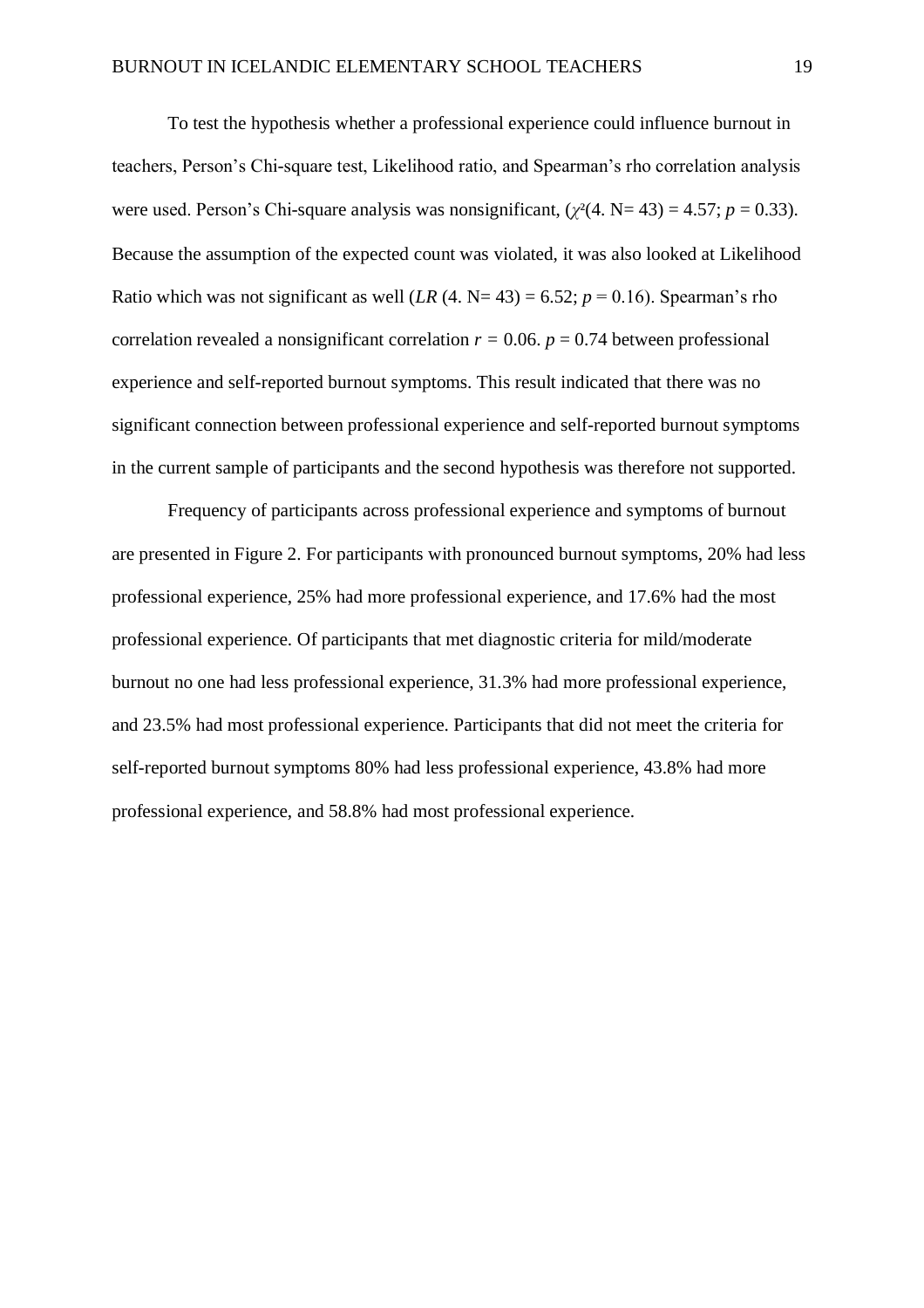

*Figure 2.* Frequency of Participants Across Professional Experience (PE) and Symptoms of Burnout. No significant connection was found between burnout and professional experience in the current sample of teachers.

#### **Discussion**

The current research study aimed to examine burnout in Icelandic elementary school teachers and whether physical activity and professional experience could influence burnout. The current research study offers a further understanding of burnout in Icelandic elementary school teacher. The first hypothesis was supported by data analysis while the second hypothesis was not supported by data analysis. It was hypothesized that physical activity would influence the symptoms of burnout in teachers so that teachers that engaged in more physical activity will be less likely to have symptoms of burnout. The second hypothesis was that professional experience would influence the symptoms of burnout in elementary school teachers so that less experienced teachers would be more likely to experience burnout.

Teachers that met diagnostic criteria for mild/moderate and pronounced burnout (exhaustion disorder) were 41.9%. Moreover, the findings in the current research study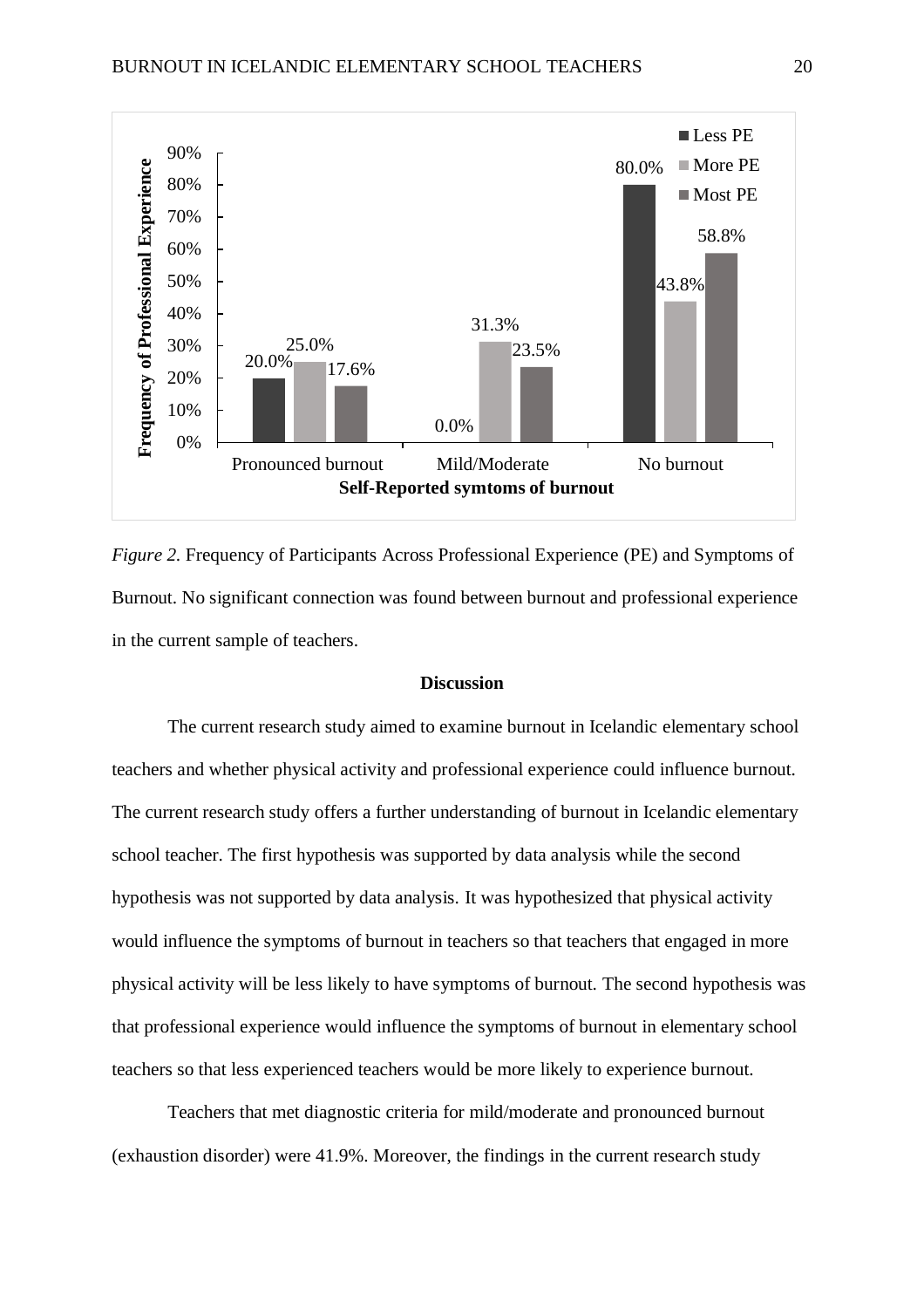revealed that there was a connection between physical activity and burnout. Further testing revealed that teachers that engaged in physical activity approximately three times per week or more for at least 30 minutes had significantly lower symptoms of burnout across mild/moderate and pronounced burnout conditions compared to teachers that almost never engaged in physical activity or approximately one or two times per week. Furthermore, the number of teachers that engaged in more physical activity was significantly higher in noburnout condition than in teachers that engaged in less physical activity. These findings are consistent with previous research studies. Previous research studies regarding physical activity in teachers have shown that physical activity is an effective way to reduce symptoms of burnout (Bogaert et al., 2014; Naczenski, Vries, Hooff, & Kompier, 2017; Toker, & Biron 2012); and therefore, teachers should be encouraged to engage in physical activity for more positive mental and physical health.

Previous research studies regarding professional experience usually suggest that younger and less experienced workers (including teachers) are more likely than their more experienced colleagues to experience burnout in their profession (Brewer and Shapard, 2004; Maslach, Schaufeli & Leiter, 2001; Fisher, 2011). However, findings in current research study displayed inconsistency. In current research study the result revealed that there was no significant connection between burnout symptoms and professional experience. This inconsistency can possibly be attributed to a professional experience not being an essential factor in burnout in Icelandic elementary school teachers.

However, in a research study conducted by Guðný G. Einarsdóttir (2018) the teachers with one to five years of professional experience perceived more stress than their more experienced colleagues. However, she did not focus specifically on burnout which might be differently perceived in teachers than stress. Also, other factors might influence individual's experience of burnout. This inconsistency can also be attributed to the flaws in the execution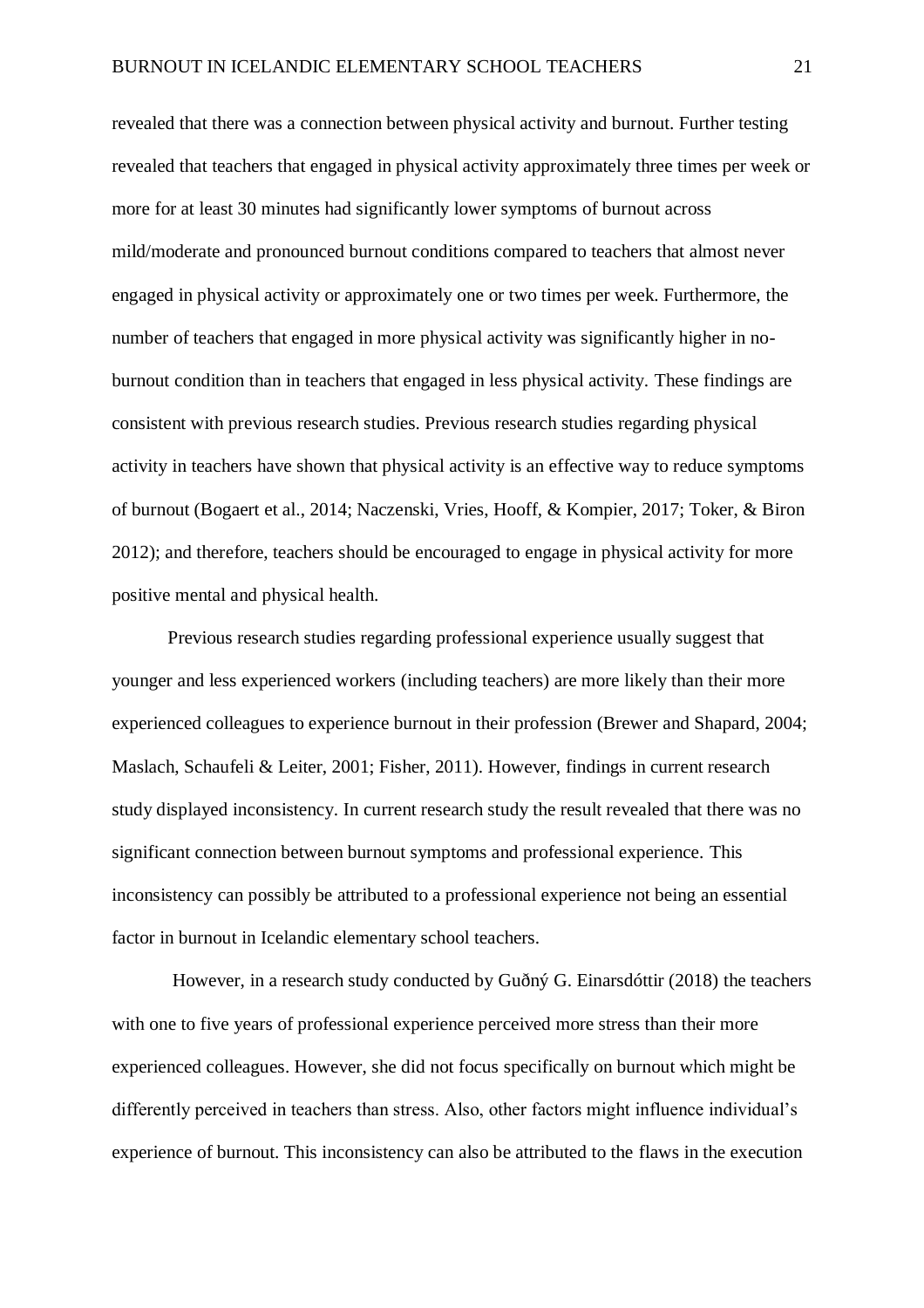of the current research study for instance the teachers with little professional experience (one year or less to five years) were rather few and were put together in a group with participants that had six to ten years of professional experience making it a rather big years gap.

The advantages of the current research study were that it provides further knowledge of burnout in the educational profession. Studies researching burnout in Icelandic teachers are lacking, and therefore, the current research study is a valuable addition to research in this particular field. Previous research data has indicated that burnout in teachers can have a negative influence on health and wellbeing (Maslach, Schaufeli & Leiter, 2001); as well as affect student's educational achievement (Arens, & Morin, 2016; Klusmann, Richter, & Lüdtke, 2016). Therefore, it is important to research burnout in teachers. Even though there were some flaws in the execution of current research study, it still provides hints on that burnout is present in Icelandic elementary school teachers and needs to be further investigated. The internal stability of the Icelandic Self-reported exhaustion disorder (S-ED) instrument was suitable for measurements in the current research study indicating good reliability of the scale.

This study had its limitations which might have affected the results. The sample was rather small, and therefore, there were rather few participants in some groups which made the statistical tests less significant. Moreover, the small number of participants made the result less generalizable. Another limitation of the current research study was that it was a crosssection study based on a participant's self-reported data, partially the bias in the execution of current research study might, therefore, lay within those answers. Finally, the findings in the current research study were based on correlation and connection between dependent variable burnout and independent variables physical activity and professional experience. Those statistical analyses only provide the information that there was a connection or no connection between two examined phenomena but not direct causality.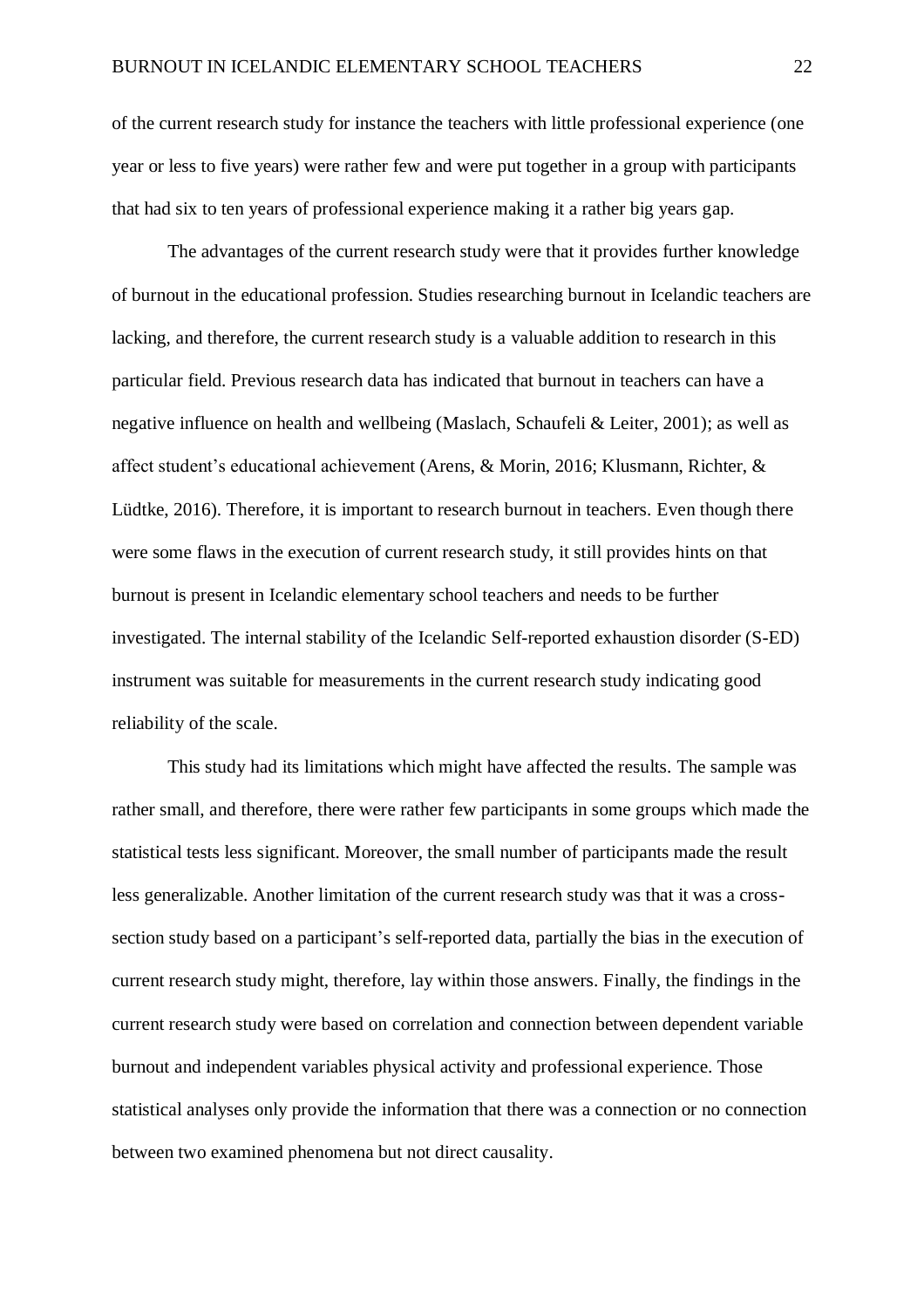As it was presented in research conducted by Lastovkova et al. (2018) the definition and diagnostic approach for a burnout vary significantly between countries and no general diagnostic criteria exist which makes it challenging to investigate burnout. Future research should address these differences to diffuse misunderstanding and misdiagnoses of burnout. It would also be interesting to investigate different types of physical activity similar to what Inge Bogaert et al., (2014) executed in their research. They found that occupational, physical activity (e.g., hours of standing and overhead writing) was more associated to negatively perceived mental and physical health in secondary school teachers while leisure time physical activity (e.g., jogging, walking, and cycling) was more associated with positive mental and physical health. Furthermore, the clearance of which intensity and duration of physical activity are the most effective to decrease burnout in teachers is needed, and further research should address that issue. The most research studies that are presented with a burnout in the educational profession are cross-section studies, and more longitude studies are needed for results to be more significant and generalizable.

In summary, 43 elementary school teachers in Iceland were tested for burnout (exhaustion disorder), and connection of burnout to physical activity and professional experience was investigated. The frequency of pronounced burnout and moderate/mild burnout was 41.9% in the current sample of elementary school teachers. The significant connection between physical activity and burnout was found. Teachers that engaged in more physical activity during the week (approximately three times to everyday for at least 30 minutes) were more likely not to have burnout than teachers that engaged in less physical activity (approximal almost never to 2 times per week for at least 30 minutes). This result was consistent with previous research. These findings indicated that physical activity is an important preventive factor for burnout and should be encouraged in teachers. No significant connection was found between burnout and professional experience displaying and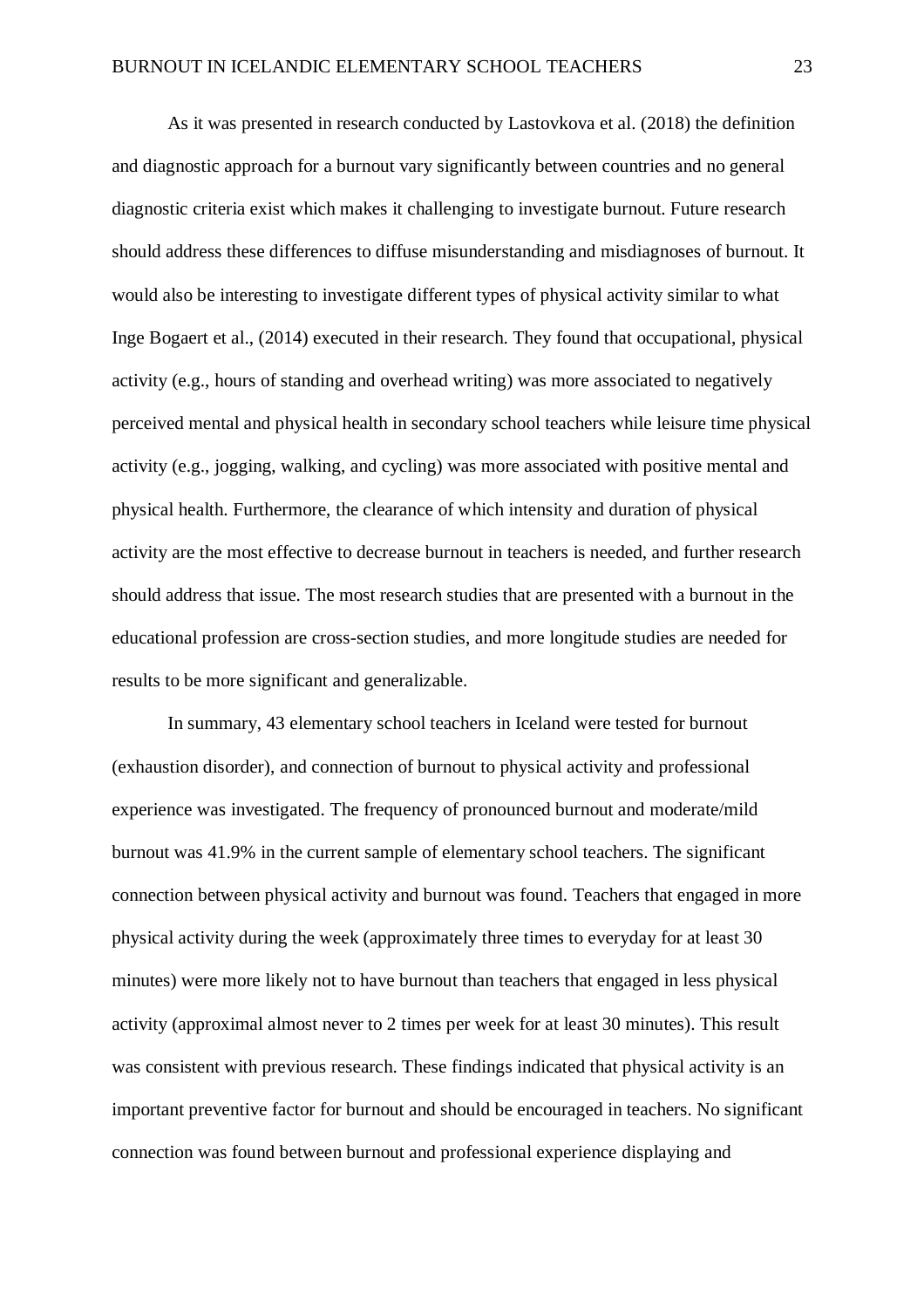inconsistency with previous research studies which calls for further investigation. Future research should investigate this connection further, and which types and intensity of physical activity are the most effective ways to reduce burnout. Also, more longitude research studies on burnout in the educational profession are needed.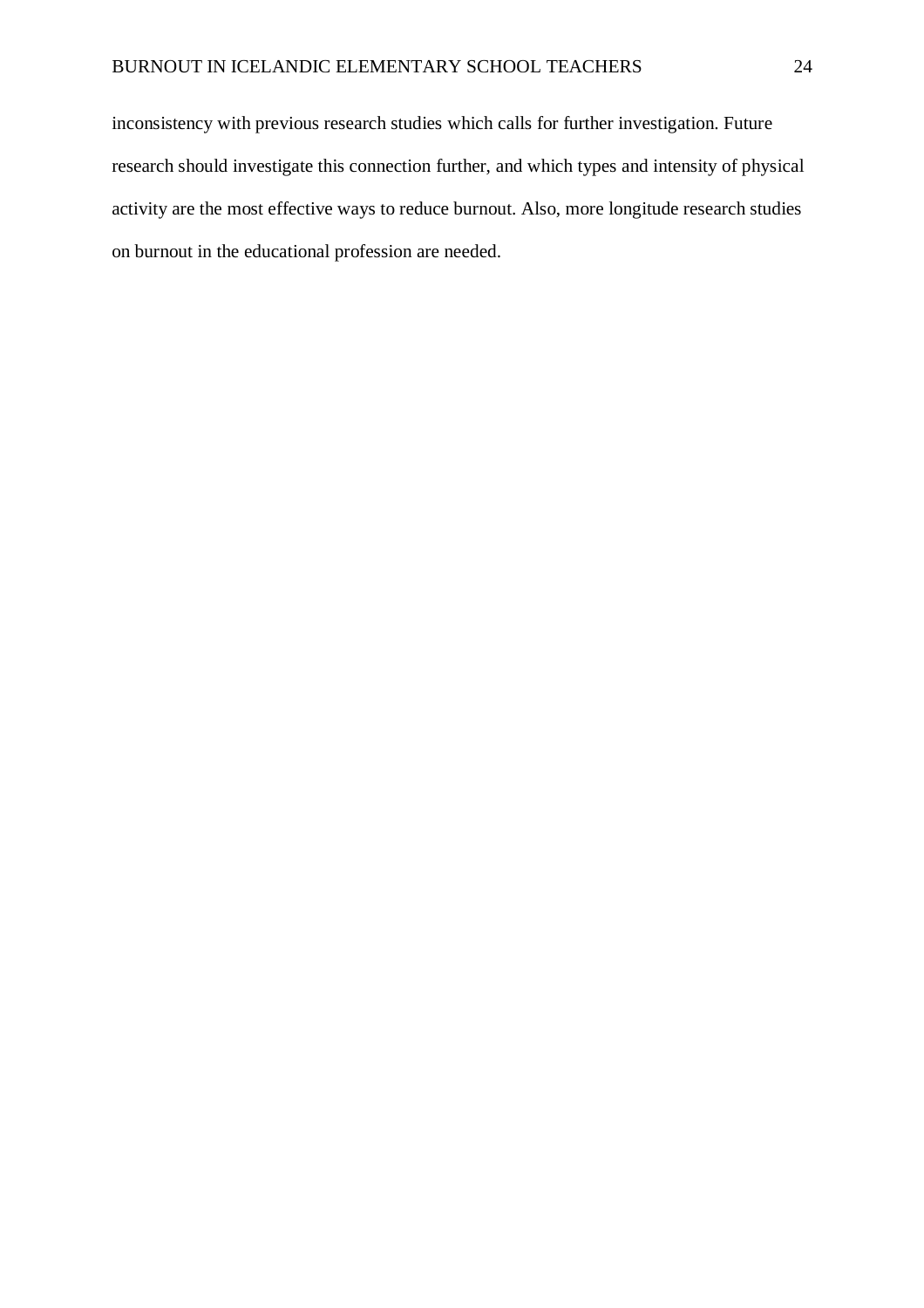#### References

- Ahola, K., Honkonen, T., Isometsä, E., Kalimo, R., Nykyri, E., Aromaa, A., & Lönnqvist, J. (2005). The relationship between job-related burnout and depressive disorders results from the Finnish Health 2000 Study. *Journal of Affective Disorders, 88*(1), 55-62. doi:10.1016/j.jad.2005.06.004
- Aldrup, K., Klusmann, U., Lüdtke, O., Göllner, R., & Trautwein, U. (2018). Student misbehavior and teacher well-being: Testing the mediating role of the teacher-student relationship. *Learning and Instruction, 58*, 126-136. doi:10.1016/j.learninstruc.2018.05.006
- Arens, A. K., & Morin, A. J. S. (2016). Relations between teachers' emotional exhaustion and students' educational outcomes. *Journal of Educational Psychology, 108*(6), 800– 813. doi:10.1037/edu0000105
- Bogaert, I., Martelaer, K. D., Deforche, B., Clarys, P., & Zinzen, E. (2014). Associations between different types of physical activity and teachers' perceived mental, physical, and work-related health. *BMC Public Health, 14*(1), 1-9. doi:10.1186/1471-2458-14- 534.
- Brand, S., Beck, J., Hatzinger, M., Harbaugh, A., Ruch, W., & Holsboer-Trachsler, E. (2010). Associations between satisfaction with life, burnout-related emotional and physical exhaustion, and sleep complaints. *The World Journal of Biological Psychiatry, 11*(5), 744-754. doi:10.3109/15622971003624205
- Brewer, E. W., & Shapard, L. (2004). Employee burnout: A meta-analysis of the relationship between age or years of experience. *Human Resource Development Review, 3*(2), 102-123. doi:10.1177/1534484304263335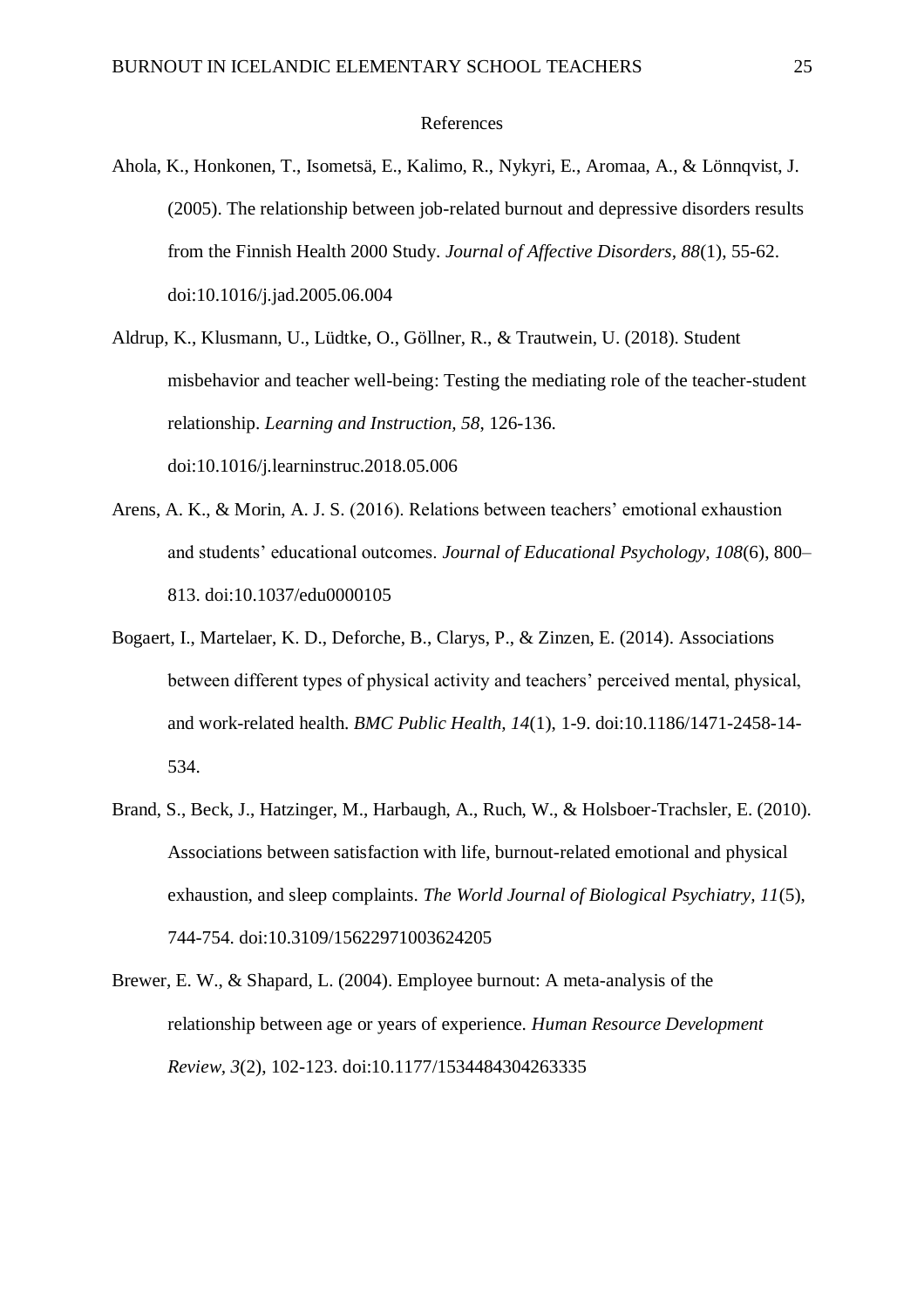- Diestel, S., Cosmar, M., & Schmidt, K.-H. (2013). Burnout and impaired cognitive functioning: The role of executive control in the performance of cognitive tasks. *Work & Stress, 27*(2), 164–180. doi:10.1080/02678373.2013.790243
- Field, A. (2014). *Discovering statistics using IBM SPSS statistics*. Los Angeles: Sage Publications.
- Fisher, M. (2011). Factors influencing stress, burnout, and retention of secondary teachers. *Current Issues in Education, 14*(1), 1-37. Retrieved February 14, 2019 from https://cie.asu.edu/ojs/index.php/cieatasu/article/view/658
- García-Carmona, M., Marín, M. D., & Aguayo, R. (2018). Burnout syndrome in secondary school teachers: A systematic review and meta-analysis. *Social Psychology of Education, 22*(1), 189-208. doi:10.1007/s11218-018-9471-9
- Glise, K., Hadzibajramovic, E., Jonsdottir, I. H., & Ahlborg, G. (2010). Self-reported exhaustion: A possible indicator of reduced work ability and increased risk of sickness absence among human service workers. *International Archives of Occupational and Environmental Health, 83*(5), 511-520. doi:10.1007/s00420-009- 0490-x
- Guðný Guðleif Einarsdóttir (2018) *Líðan grunnskólakennara í starfi: Orsakir og áhrif streitu.* (Master's thesis). Retrieved on April 20, 2019 from <https://skemman.is/bitstream/1946/30425/1/>
- Kim, W. H., Ra, Y., Park, J. G., & Kwon, B. (2017). Role of burnout on job level, job satisfaction, and task performance. *Leadership & Organization Development Journal, 38*(5), 630-645. doi:10.1108/lodj-11-2015-0249
- Kivimäki, M., & Kawachi, I. (2015). Work stress as a risk factor for cardiovascular disease. *Current Cardiology Reports, 17*(9), 1-9. doi:10.1007/s11886-015-0630-8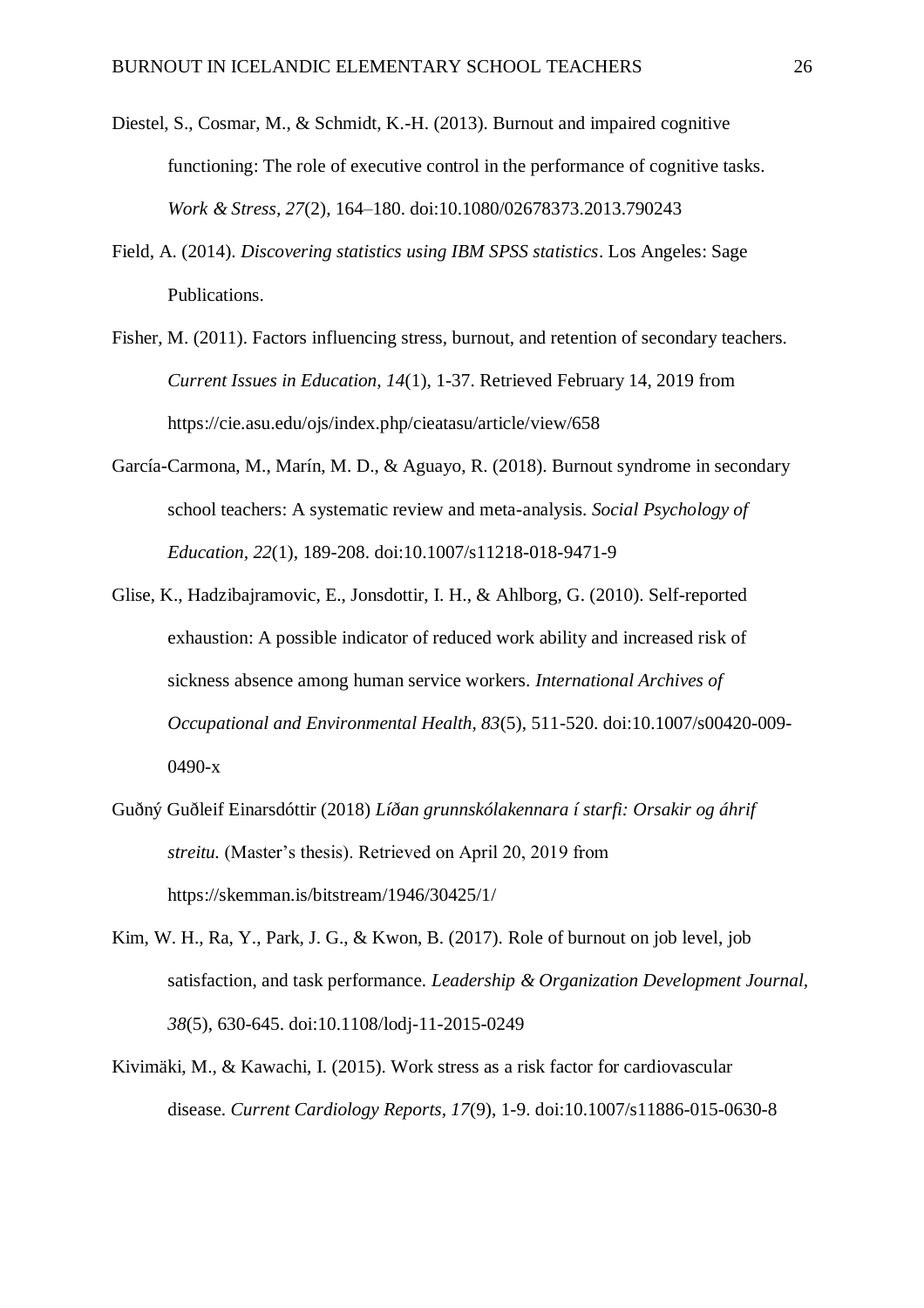- Klassen, R. M., & Chiu, M. M. (2010). Effects on teachers self-efficacy and job satisfaction: Teacher gender, years of experience, and job stress. *Journal of Educational Psychology, 102*(3), 741-756. doi:10.1037/a0019237
- Klusmann, U., Richter, D., & Lüdtke, O. (2016). Teachers' emotional exhaustion is negatively related to students' achievement: Evidence from a large-scale assessment study. *Journal of Educational Psychology, 108*(8), 1193-1203. doi:10.1037/edu0000125177/2158244017697154
- Lastovkova, A., Carder, M., Rasmussen, H. M., Sjoberg, L., Groene, G. J., Sauni, R., Vevoda J., Vevedova, S., Lasfargues G., Svartengren M., Varga M., Colosio, C., Pelclova, D. (2018). Burnout syndrome as an occupational disease in the European Union: An exploratory study. *Industrial Health, 56*(2), 160-165. doi:10.2486/indhealth.20170132
- Maslach, C., Schaufeli, W. B., & Leiter, M. P. (2001). Job burnout. *Annual Review of Psychology, 52*(1), 397-422. doi: 10.1146/annurev.psych.52.1.397
- Maslach, C., & Jackson, S. E. (1981). The measurement of experienced burnout. *Journal of Organizational Behavior, 2*(2), 99-113. doi:10.1002/job.4030020205
- Naczenski, L. M., Vries, J. D. de, Hooff, M. L. M. van, & Kompier, M. A. J. (2017). Systematic review of the association between physical activity and burnout. *Journal of Occupational Health, 59*(6), 477–494. doi:10.1539/joh.17-0050-ra
- Ósk Auðunsdóttir (2017) *Streita grunnskólakennara: Hvað er til ráða?* (Master's thesis). Retrieved on April 20, 2019 from<https://skemman.is/bitstream/1946/27476/1/>
- Persson, R., Österberg, K., Viborg, N., Jönsson, P., & Tenenbaum, A. (2017). Two Swedish screening instruments for exhaustion disorder: Cross-sectional associations with burnout, work stress, private life stress, and personality traits. *Scandinavian Journal of Public Health, 45*(4), 381-388. doi:10.1177/1403494817696182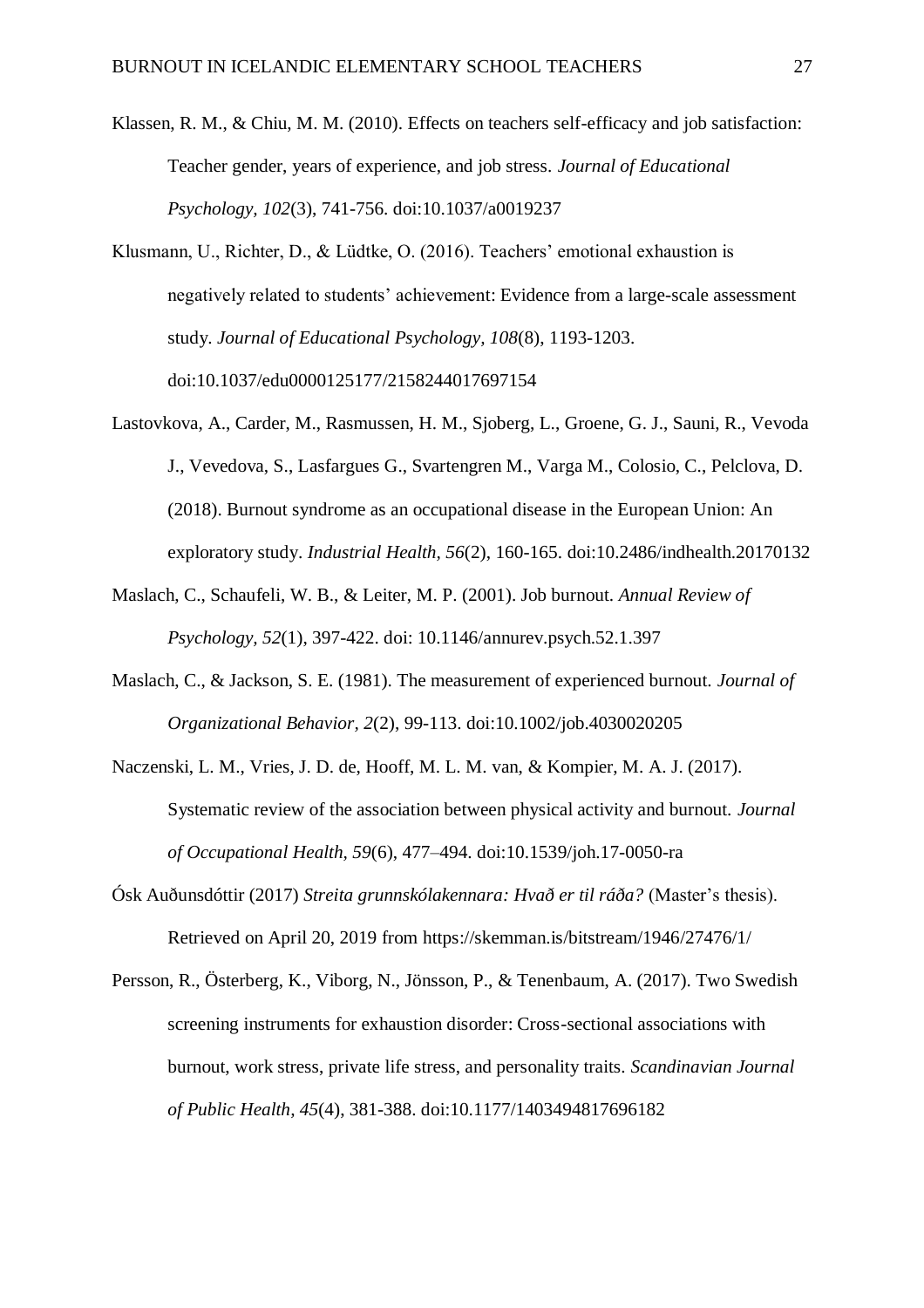- Robinson, A. M. (2018). Let's talk about stress: History of stress research. *Review of General Psychology, 22*(3), 334-342. doi:10.1037/gpr0000137
- Schaufeli, W., Leiter, M., & Maslach, C. (2009). Burnout: 35 Years of research and practice. *Career Development International, 14*(3), 204- 220. https://doi.org/10.1108/13620430910966406
- Skaalvik, E. M., & Skaalvik, S. (2015). Job satisfaction, stress and coping strategies in the teaching profession: What do teachers say? *International Education Studies, 8*(3), 181-192. doi:10.5539/ies.v8n3p181
- Skaalvik, E. M., & Skaalvik, S. (2017). Still motivated to teach? A study of school context variables, stress and job satisfaction among teachers in senior high school. *Social Psychology of Education, 20*(1), 15-37. doi:10.1007/s11218-016-9363-9
- Toker, S., & Biron, M. (2012). Job burnout and depression: Unraveling their temporal relationship and considering the role of physical activity. *Journal of Applied Psychology, 97*(3), 699-710. http://dx.doi.org/10.1037/a0026914
- Tsigos, C., & Chrousos, G. P. (2002). Hypothalamic-pituitary–adrenal axis, neuroendocrine factors and stress. *Journal of Psychosomatic Research, 53*(4), 865-871. doi:10.1016/s0022-3999(02)00429-4
- Viner, R. (1999). Putting Stress in Life. *Social Studies of Science, 29*(3), 391-410. doi:10.1177/030631299029003003
- Williams, C. (2003). Sources of workplace stress. *Perspectives on Labour and Income, 15*(3), 1-16. Retrieved February 3, 2019 from <https://search.proquest.com/docview/213996098?pq-origsite=gscholar>